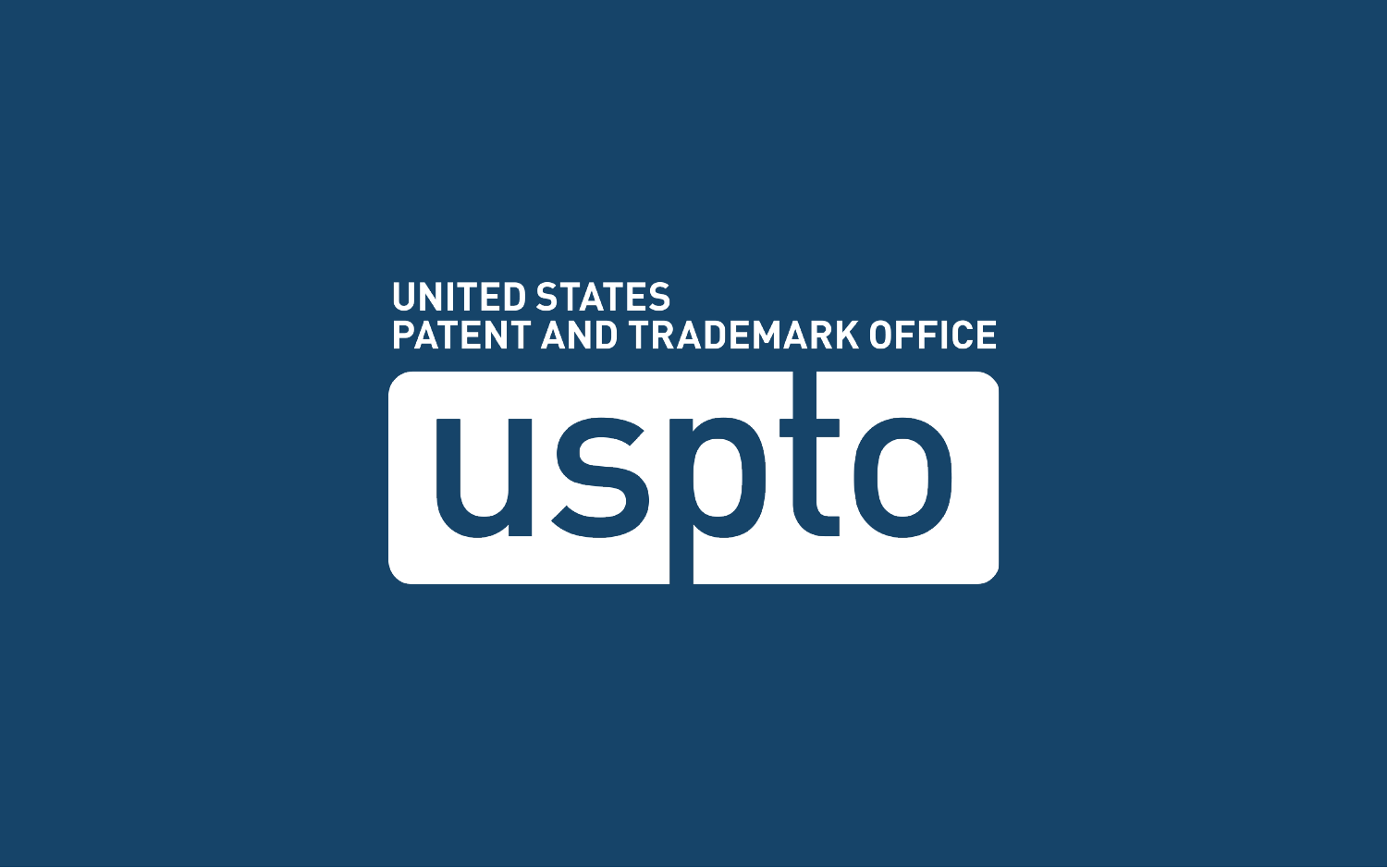#### **Patent Trial and Appeal Board Parallel Litigation Study**  June 2022

(Data from Jan. 1, 2019 through Dec. 31, 2021)

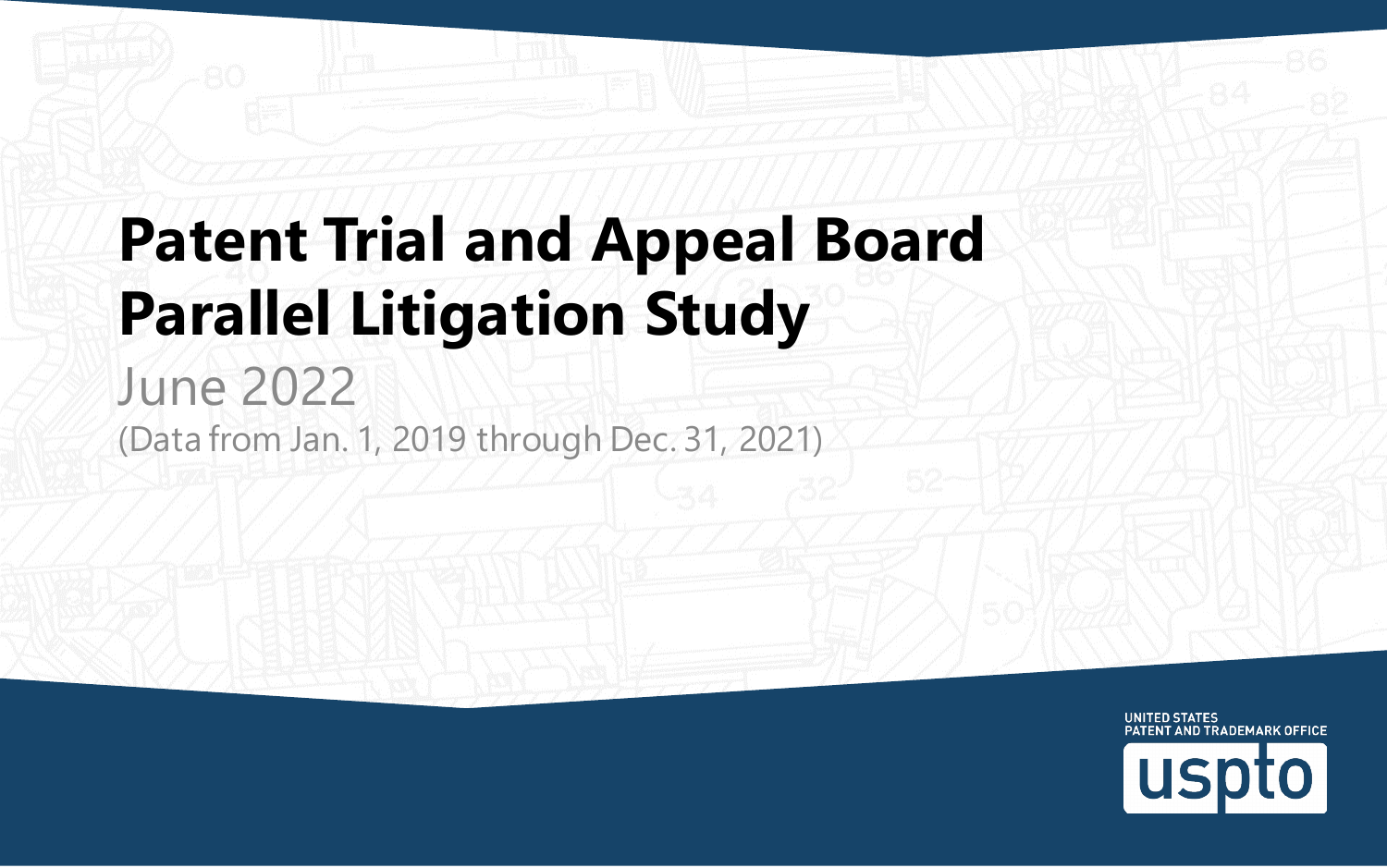## **Parallel litigation: overview**

- **Parallel litigation**: a scenario in which petitioner, patent owner, and the patent at issue are simultaneously engaged in a PTAB proceeding and litigation in another venue.
- The vast majority of petitioners (about 80% or higher) have been sued by patent owners in another venue prior to filing their petitions.

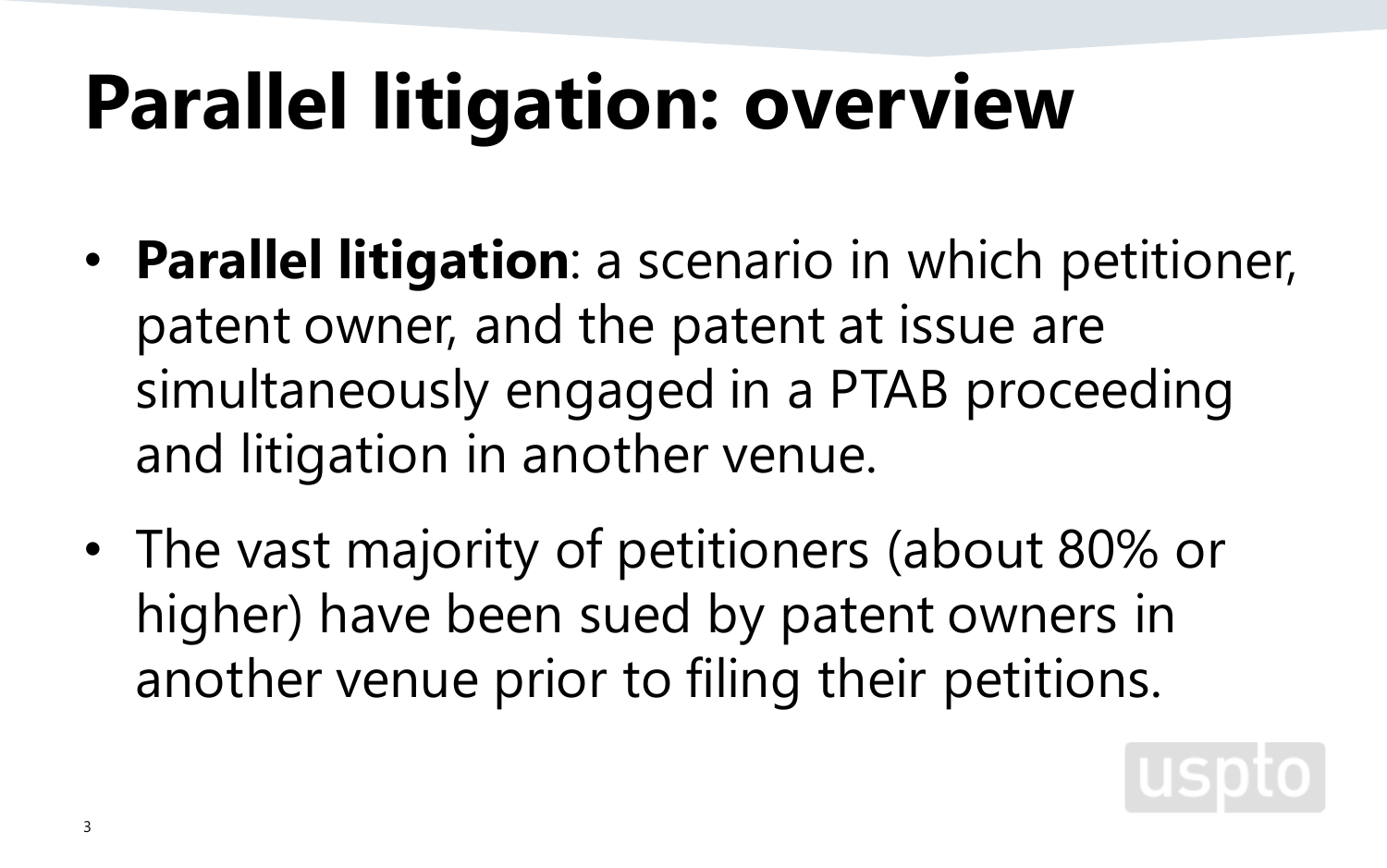

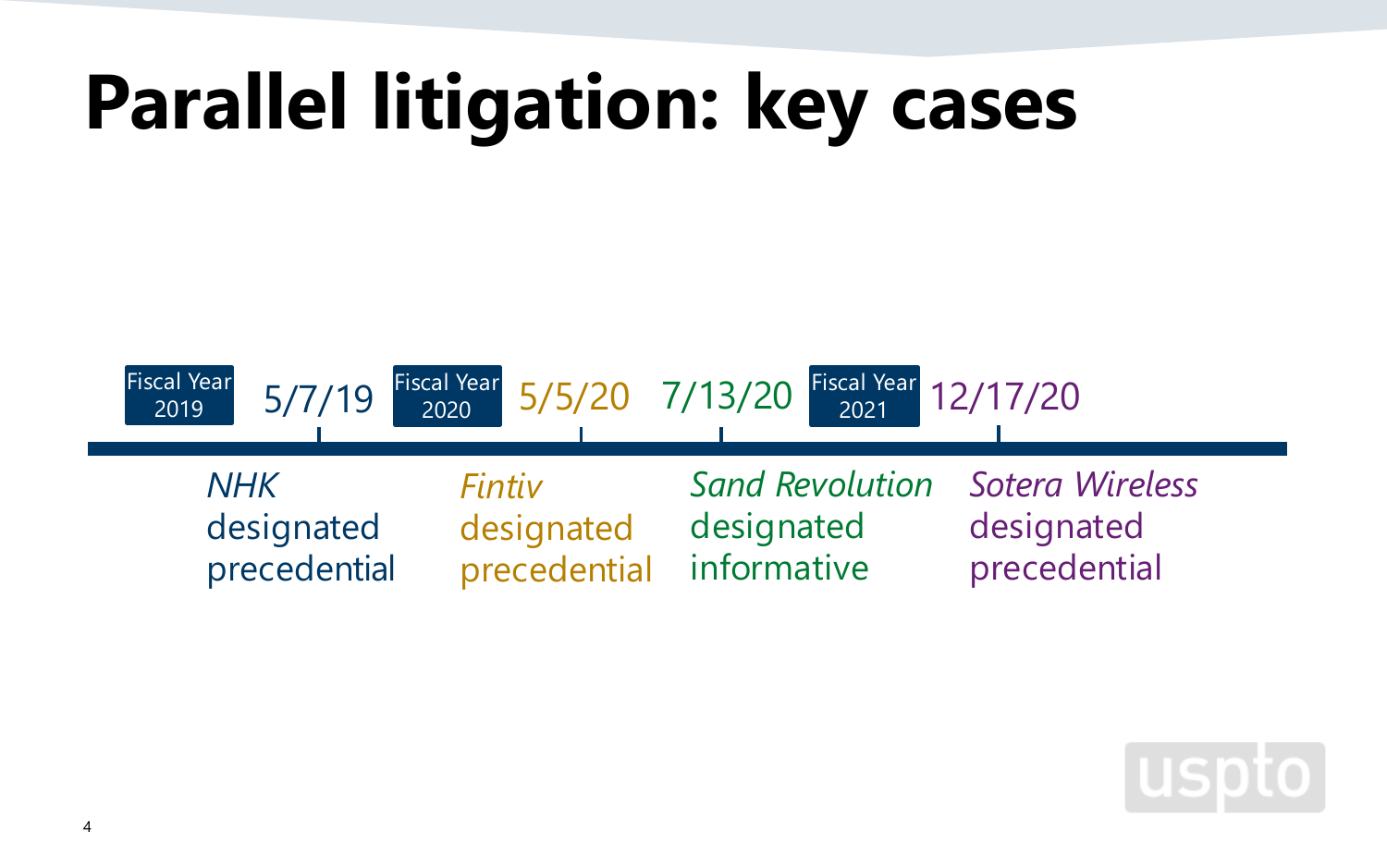*NHK Spring Co., Ltd. v. Intri-Plex Techs., Inc.*, Case IPR2018- 00752, Paper 8 (Sept. 12, 2018) (designated precedential May 7, 2019)

- Denying institution because (1) the prior art was previously considered and (2) co-pending district court proceeding was nearing completion
- First decision on institution to explicitly cite a parallel litigation's advanced state as a reason for denying the petition
- Same invalidity challenges were involved in the PTAB and district court proceedings

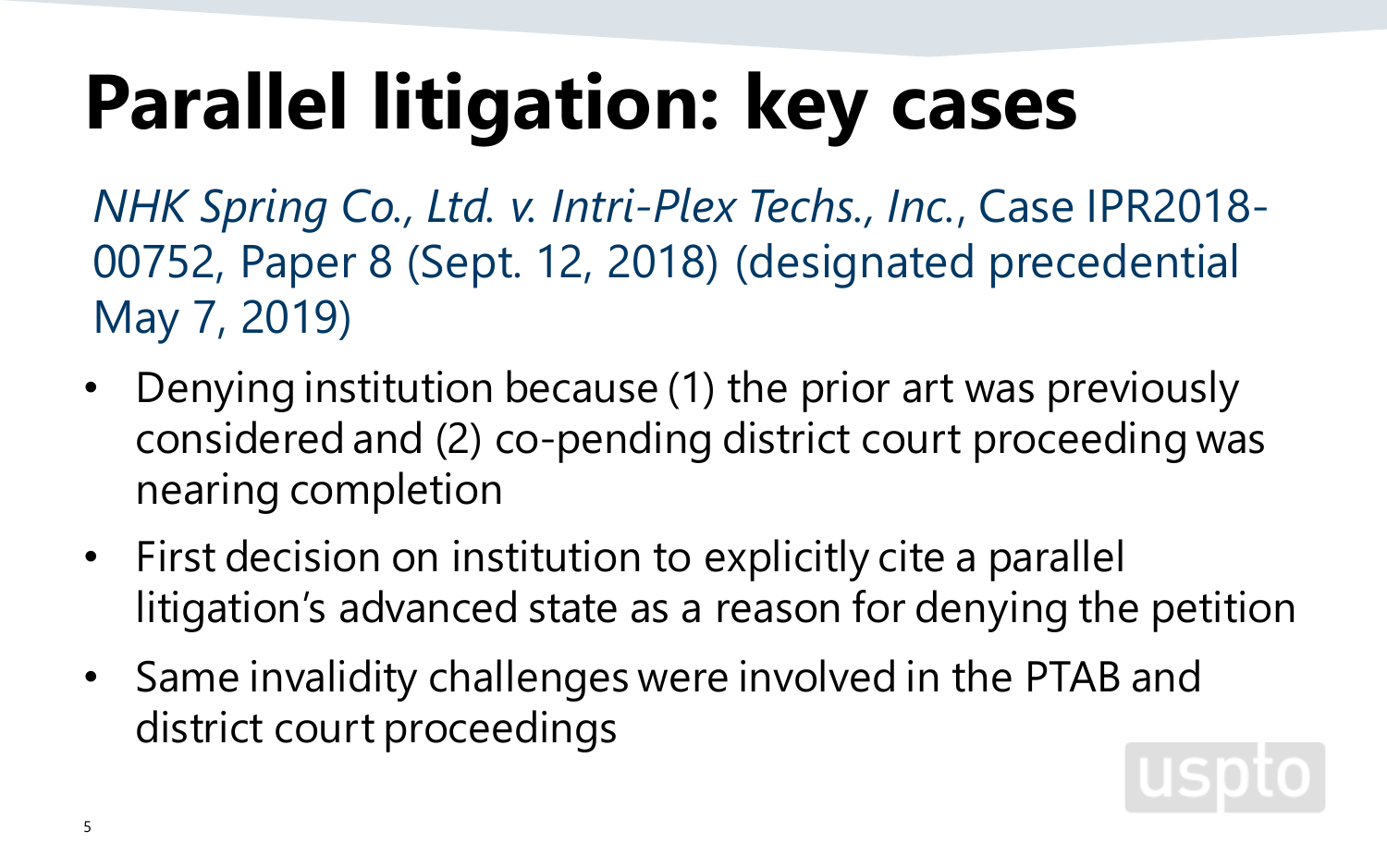*Apple Inc. v. Fintiv, Inc.*, Case IPR2020-00019, Paper 11 (March 20, 2020) (designated precedential May 5, 2020)

• Provided a non-exclusive list of factors that the PTAB considers in exercising discretion on instituting *inter partes* review because of parallel district court litigation

Note: Because of the prominence of *NHK* and *Fintiv* within the topic of discretionary denials based on parallel litigation, the topic is often synonymously referred to as "*NHK*/*Fintiv*" or "*Fintiv*," even regarding cases decided in FY19 and the beginning of FY20, before the *Fintiv* decision issued.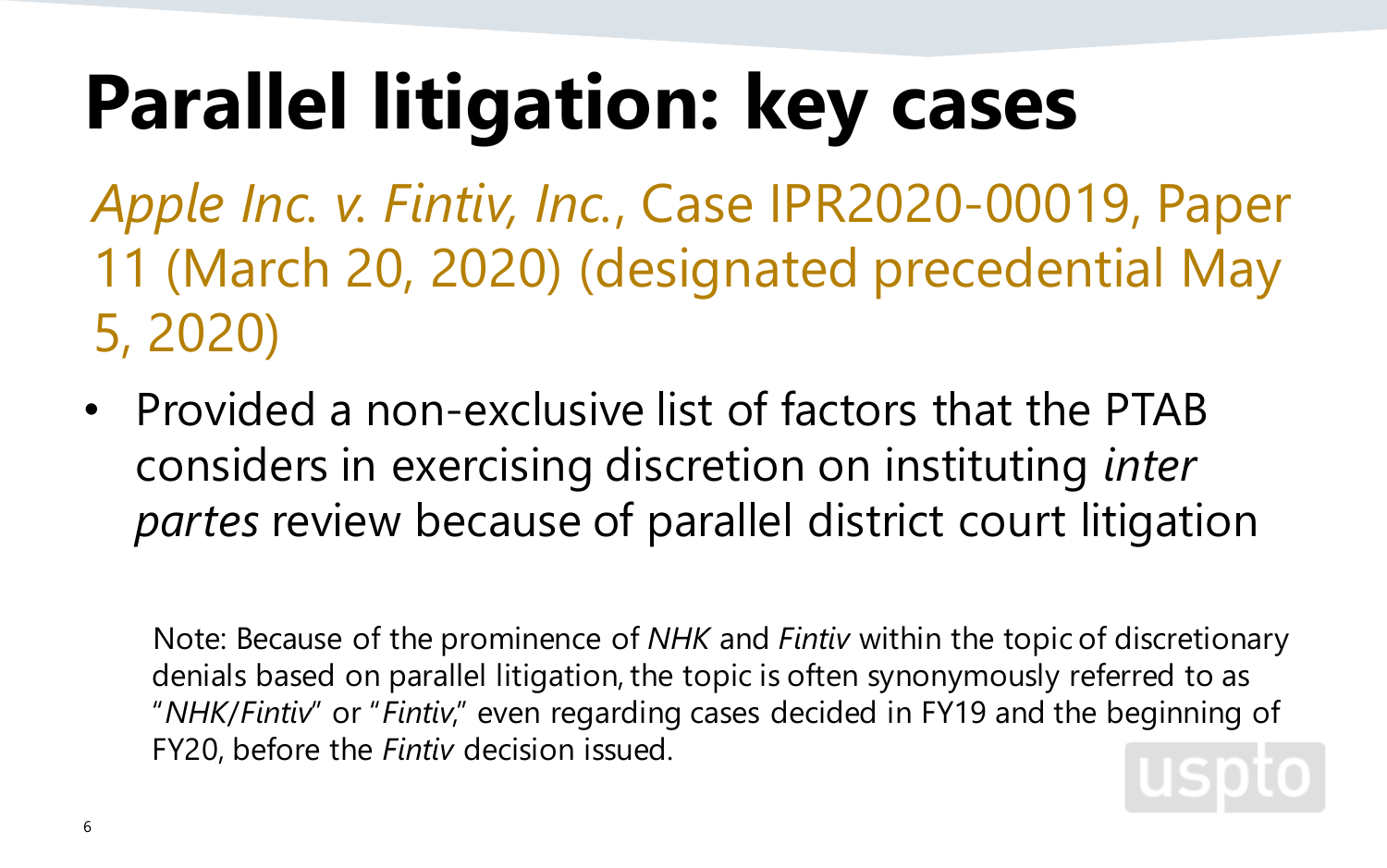Denial of institution based on *NHK*/*Fintiv* often can be avoided by stipulating that the petitioner will not pursue similar arguments in the parallel litigation.

- *Sand Revolution II, LLC v. Continental Intermodal Group – Trucking LLC*, July 13, 2020) (decision on rehearing of denial, instituting review when<br>the *Fintiv* factors weighed against exercising discretion to deny<br>institution because petitioner filed a stipulation to not assert the "same grounds" in district court).
- Sotera Wireless, Inc. v. Masimo Corporation (§ II.A), IPR2020-01019, Paper<br>12 (Dec. 1, 2020) (designated precedential Dec. 17, 2020) (instituting<br>review when petitioner filed a broad stipulation to not assert in district court grounds "raised or that could have been reasonably raised in an IPR").

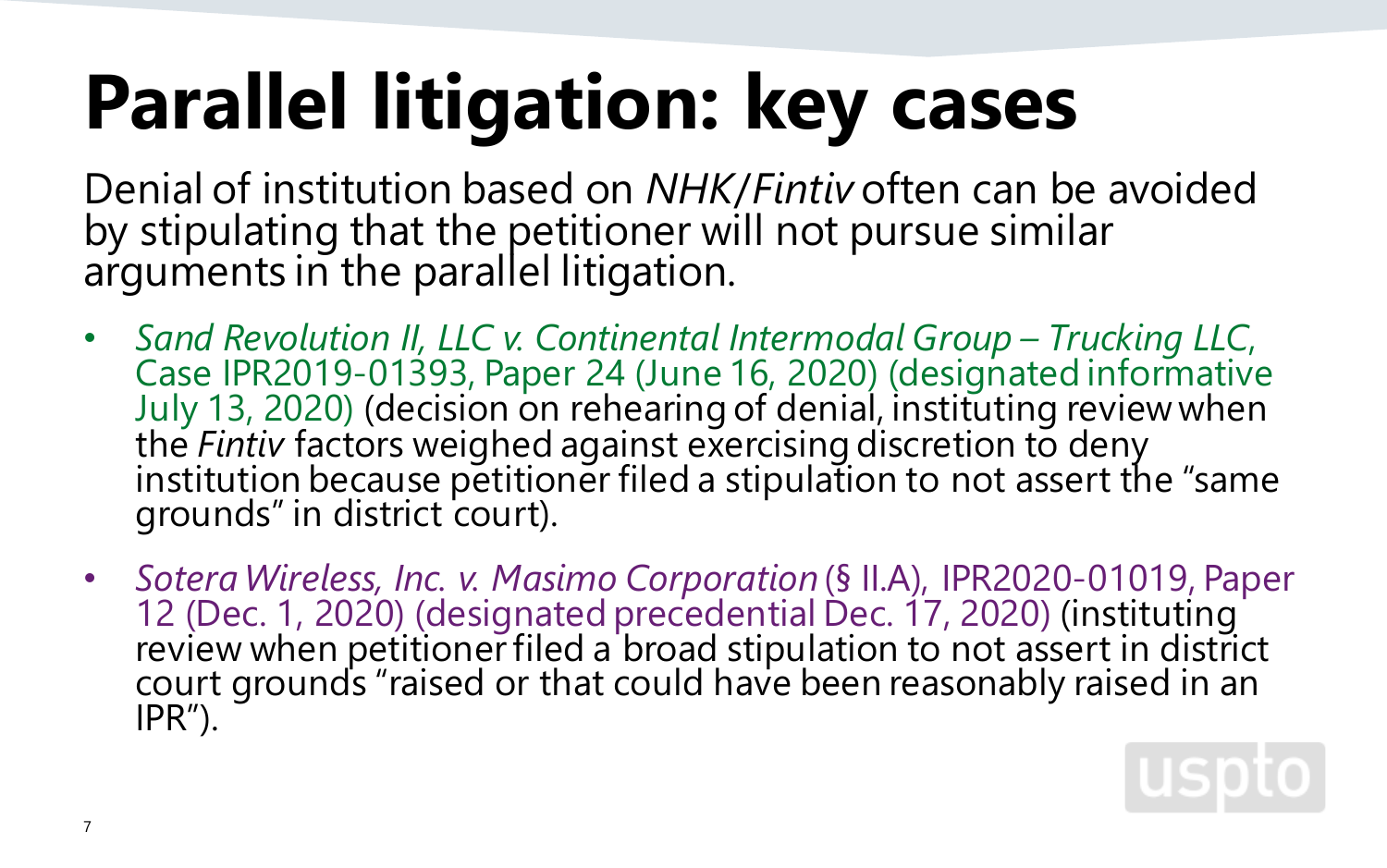# **Parallel litigation: summary**

- After *Fintiv* was designated precedential, discretionary denial based on parallel litigation has been raised in about half of all cases in which petitioner was sued by patent owners in another venue
- The number of cases denying institution dropped significantly after peaking during the first half of fiscal year 2021
- Stipulation filings increased after *Sotera* was designated precedential, and Decisions on Institution (DIs) noting stipulations frequently avoid denials based on *NHK*/*Fintiv*
- The majority of cases involving an *NHK*/*Fintiv* issue involved copending litigation in one of the Western District of Texas, the Eastern District of Texas, and the District of Delaware

USD

– The Western District of Texas was the venue most frequently discussed in DIs analyzing *NHK*/*Fintiv*, and, during the study period, no corresponding petitions were denied based on *NHK*/*Fintiv* since August 2021 8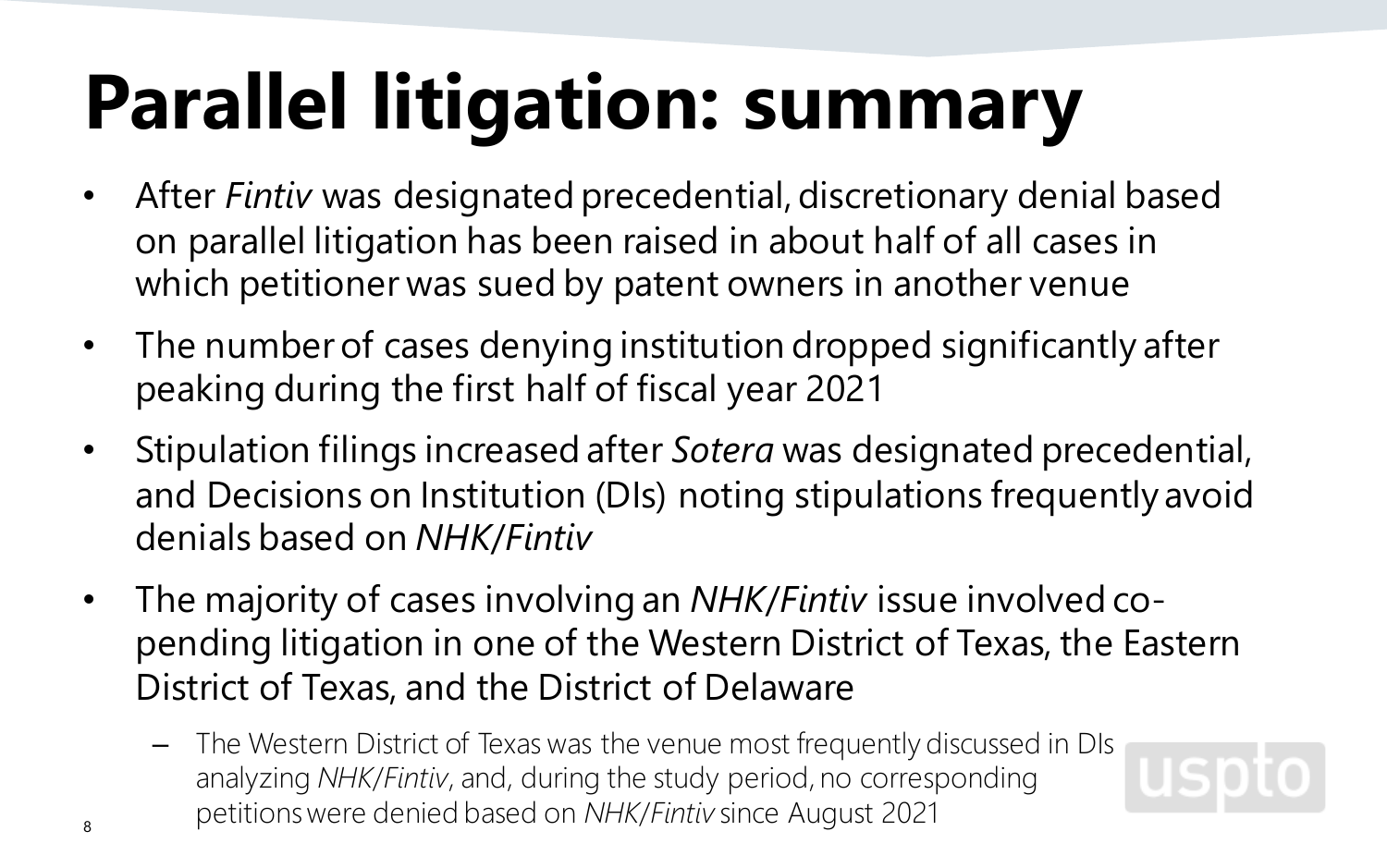# **Parallel litigation: methodology**

- All DIs and patent owner preliminary responses (POPRs) in each *inter partes* review (IPR), covered business method review (CBM), and post grant review (PGR) in the indicated time periods during Fiscal Years 2019 through 2022 (FY19–22) were reviewed to capture information regarding the *NHK*/*Fintiv* issue.
- The appendix (a separate document posted with this presentation) includes definitions and further methodology details.

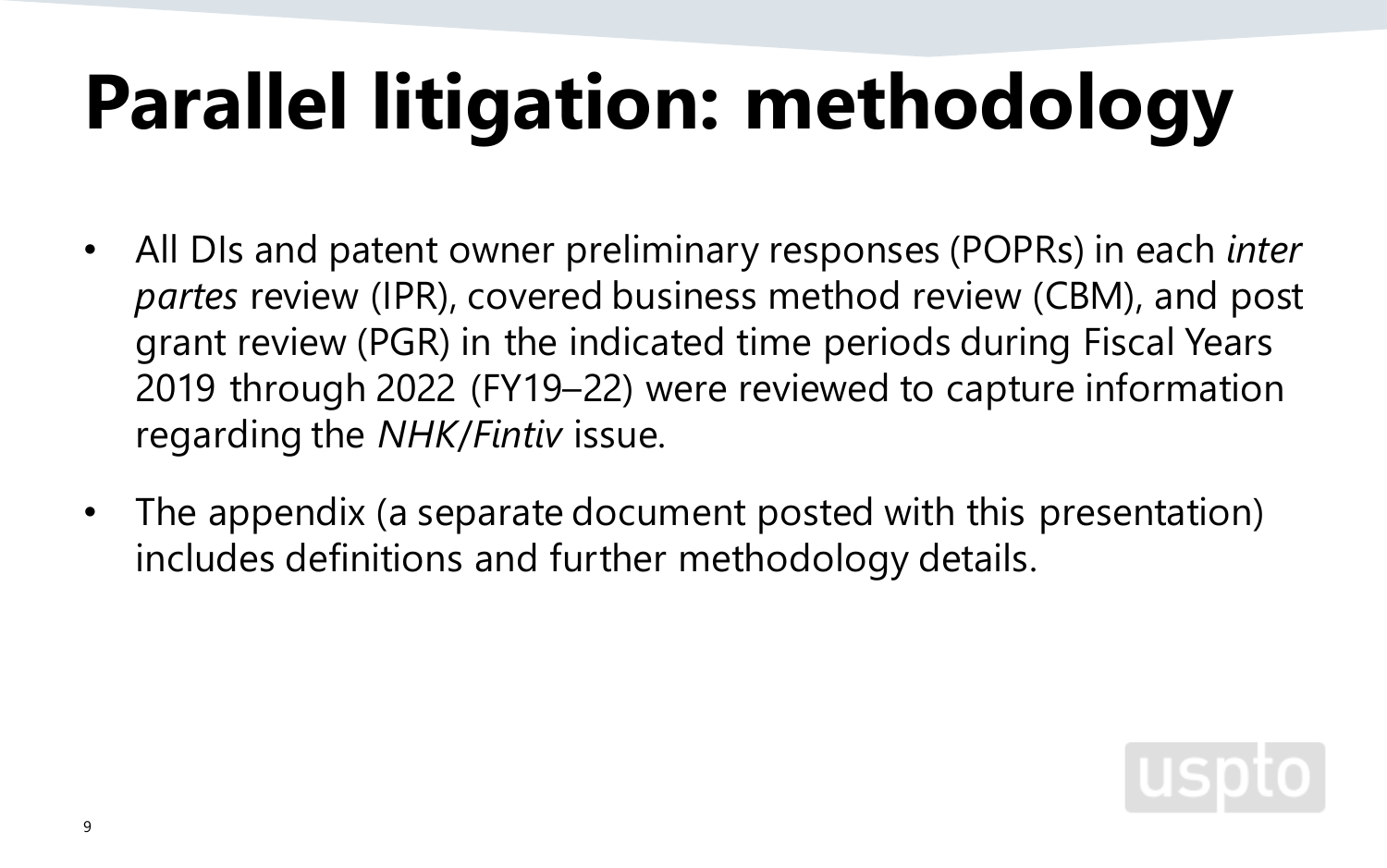### *NHK***/***Fintiv* **issue frequency**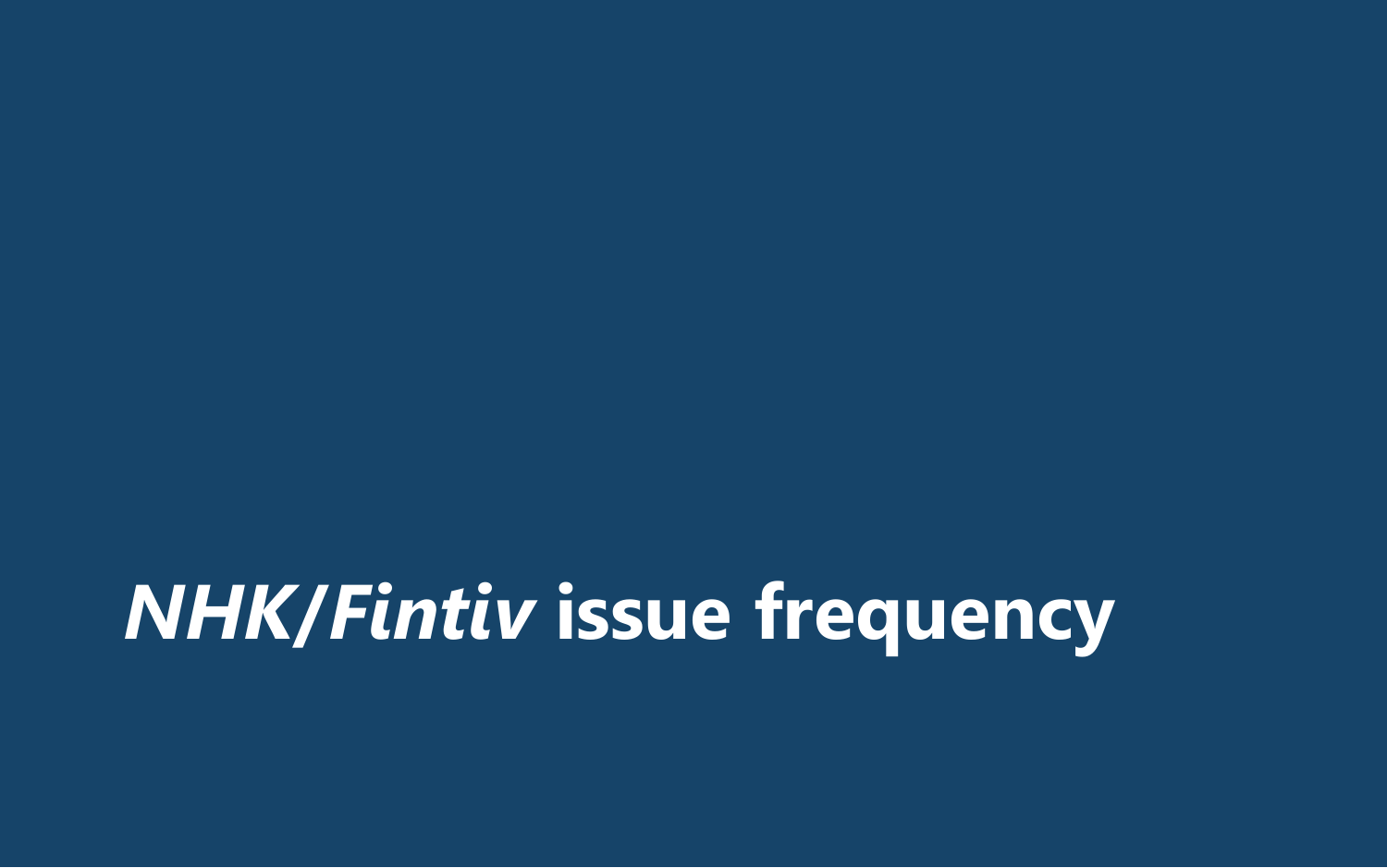#### *NHK***/***Fintiv* **issue frequency: definitions**

The next graphic (slide 12) represents the cases in which *NHK*/*Fintiv* was raised as (1) a number (**blue bars**) and (2) a percentage of all cases (**blue line**).

- (1) **The blue bars** represent the number of cases through institution where *NHK*/*Fintiv* was raised because either:
	- a. the DI analyzed *NHK*/*Fintiv;* or
	- b. patent owner argued for denying institution based on *NHK*/*Fintiv* in its POPR and *NHK*/*Fintiv* was not addressed in the corresponding DI because, for example, the DI denied institution on the merits or the case terminated prior to PTAB issuing a DI.
		- *NHK/Fintiv*was not considered raised if the Petition raised *NHK*/*Fintiv*preemptively, but the POPR did not raise *NHK*/*Fintiv* and the DI did not analyze *NHK*/*Fintiv*.
- (2) **The blue line** represents the percentage of all cases through institution where *NHK*/*Fintiv* was raised, regardless of whether ultimately there was an institution.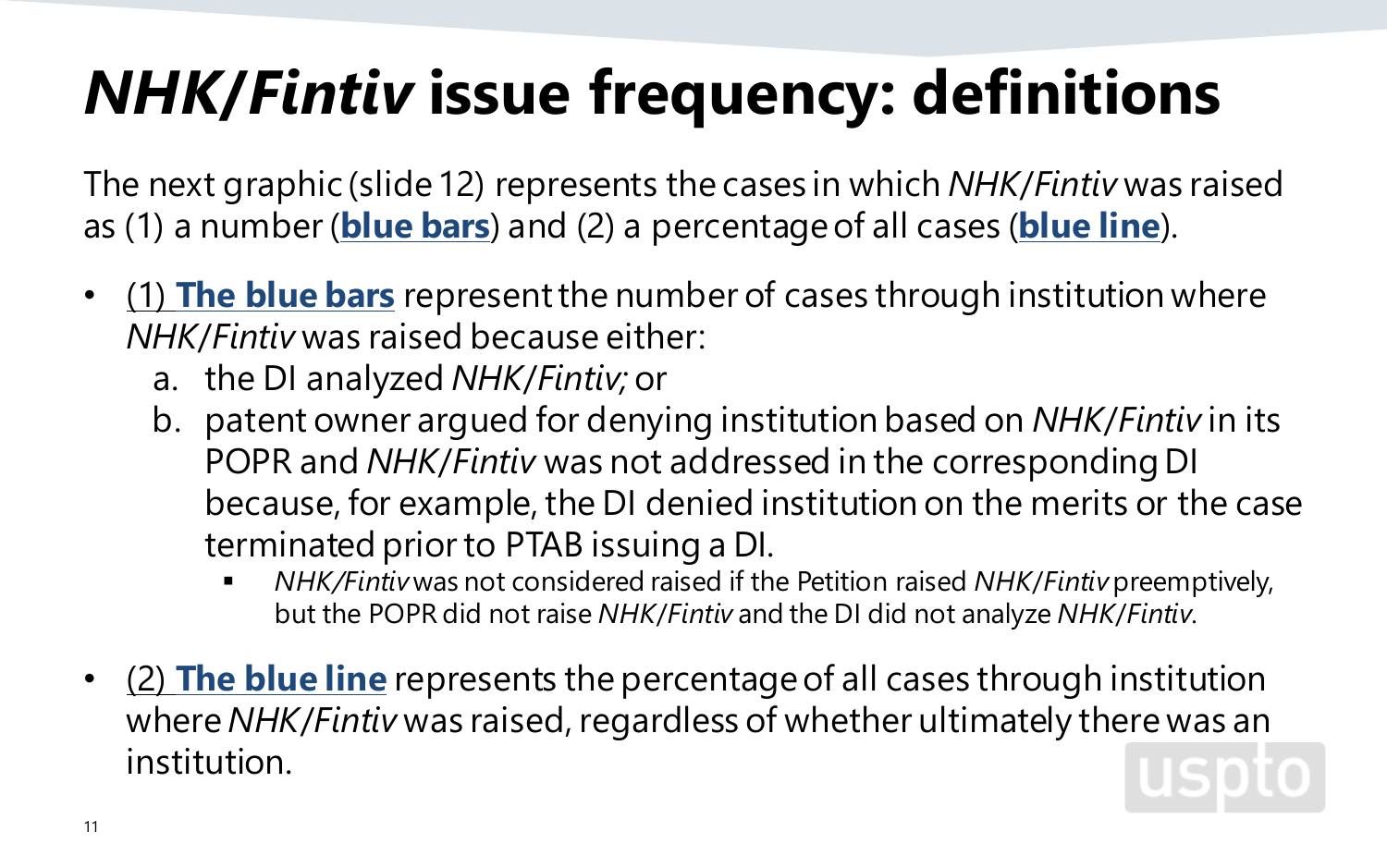### *NHK***/***Fintiv* **issue frequency**



After *Fintiv* was designated precedential, parallel litigation was raised in about 40% of all cases, regardless of whether ultimately there was an institution.

In this graphic, the bars show the number of cases where *NHK*/*Fintiv*was raised, and the line shows the percent of all cases in which *NHK*/*Fintiv*was raised.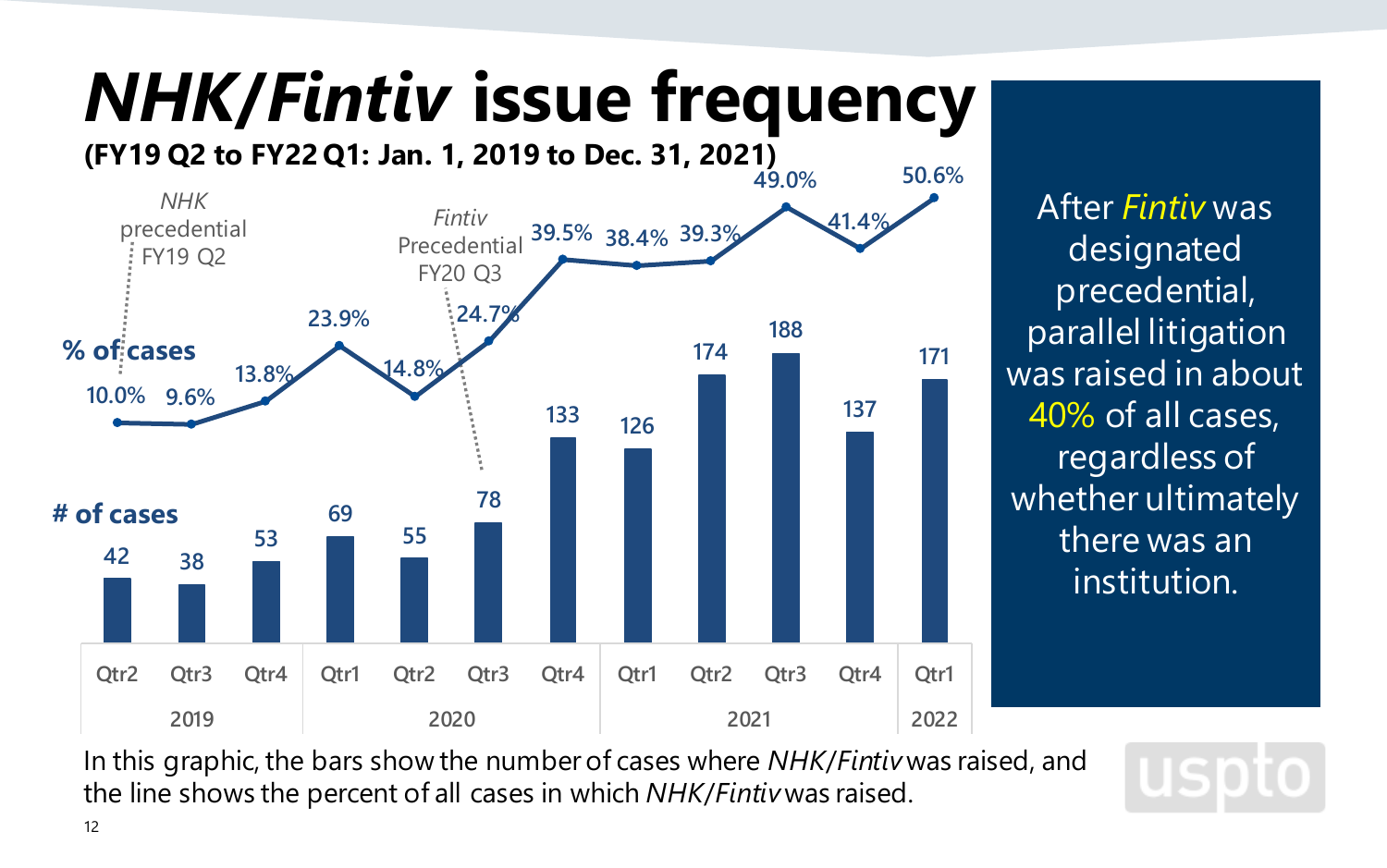#### *NHK***/***Fintiv* **issue frequency: summary**

- After *NHK* was designated precedential (FY19 Q2):
	- *NHK* was raised in about 10-15% of cases.
- After *Fintiv* was designated precedential (FY20 Q3):
	- *NHK/Fintiv* was raised in about 40% of cases.

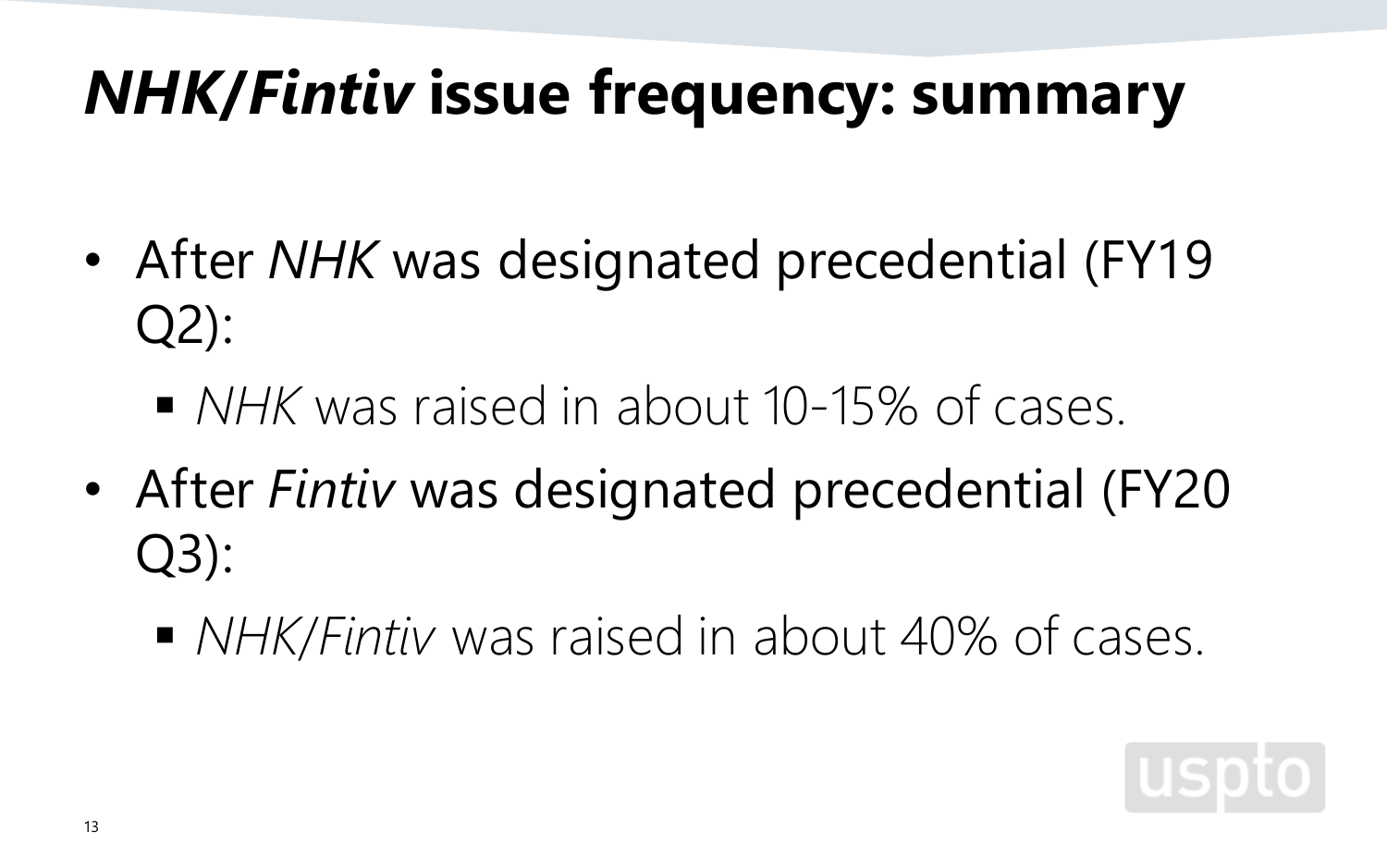#### *NHK***/***Fintiv* **outcomes**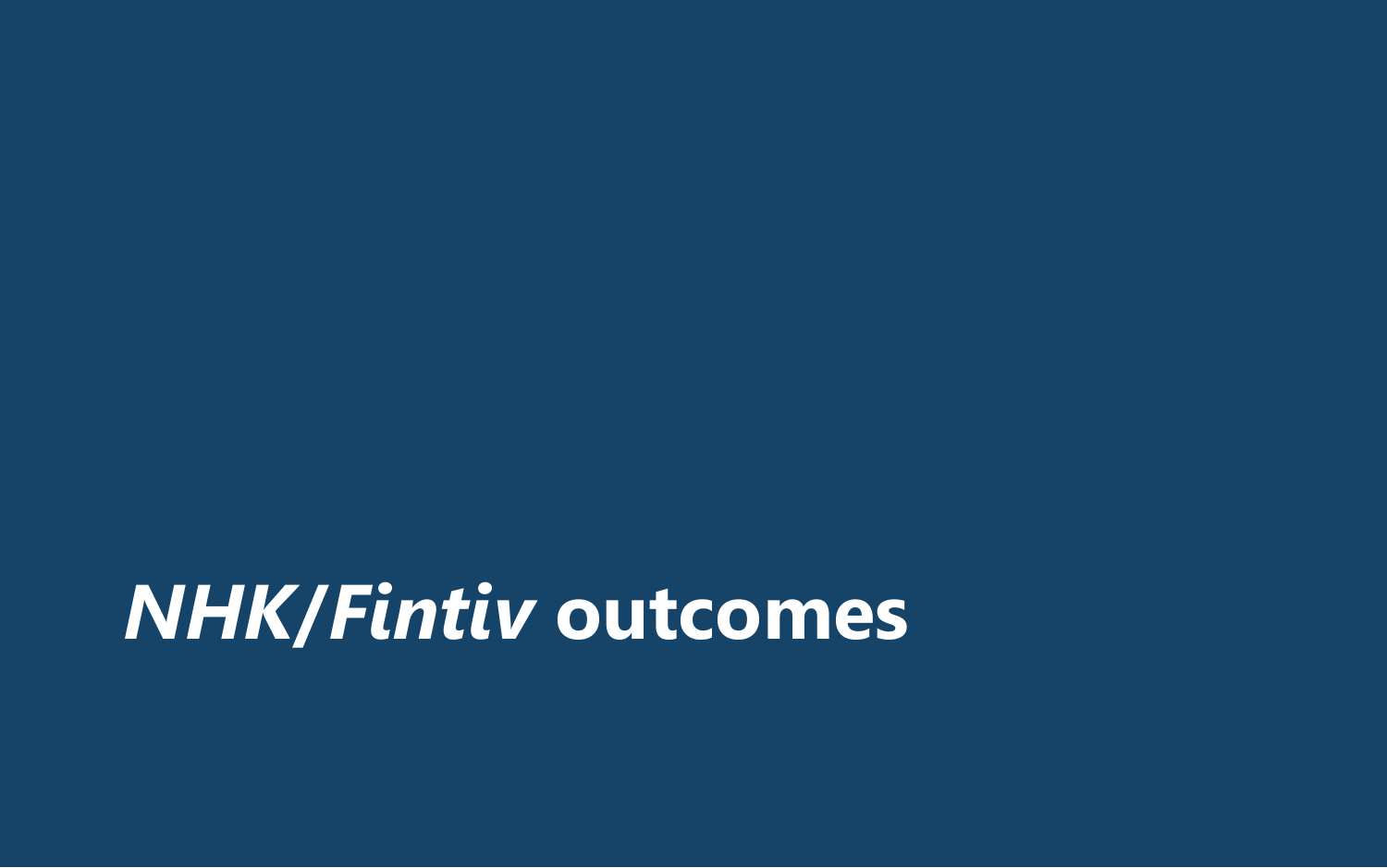#### *NHK***/***Fintiv* **outcomes: definitions**

(1) The next graphic (slide 16) depicts the number of DIs analyzing *NHK*/*Fintiv* and (2) the following graphic (slide 17) depicts DIs that analyzed *NHK*/*Fintiv* as a percentage of all cases.

- **The orange bars** represent DIs denying institution in which *NHK*/*Fintiv* was at least one reason for denial.
- **The light blue bars** represent DIs instituting trial that analyzed *NHK*/*Fintiv*.
- **The gray bars** (slide 16 graphic only) represent all other cases through institution (i.e., cases in which DIs did not analyze *NHK*/*Fintiv* and POPR did not raise *NHK*/*Fintiv* plus cases resulting in pre-DI terminations).
	- If the DI noted, but did not substantively address, an *NHK*/*Fintiv* issue (e.g., in a denial on the merits), the DI did not analyze *NHK*/*Fintiv*.

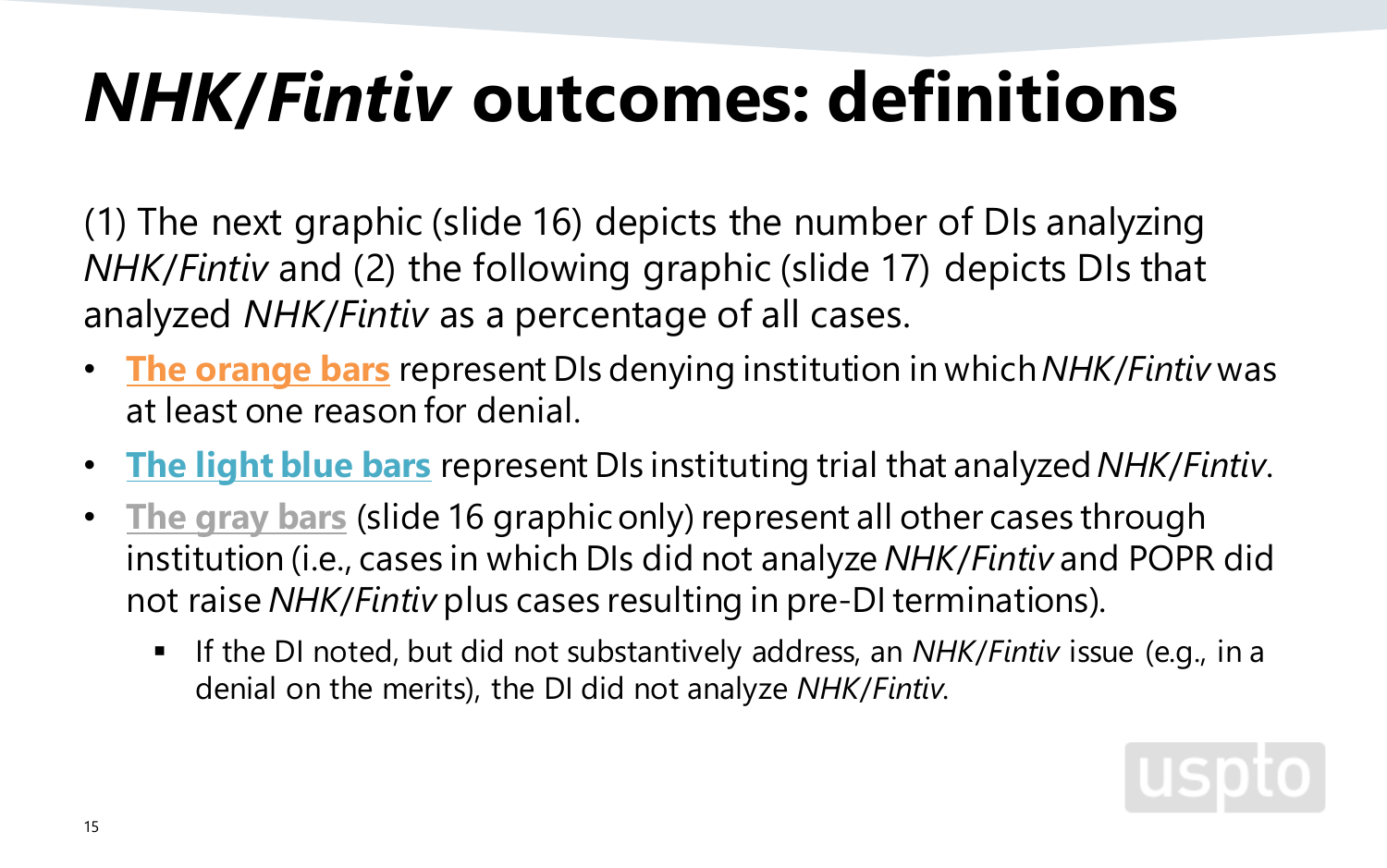

This graphic shows the outcomes of DIs that analyze *NHK*/*Fintiv*; specifically, the number of *NHK***/***Fintiv* **denials (orange)** versus the number of *NHK***/***Fintiv* **institutions (light blue)**.

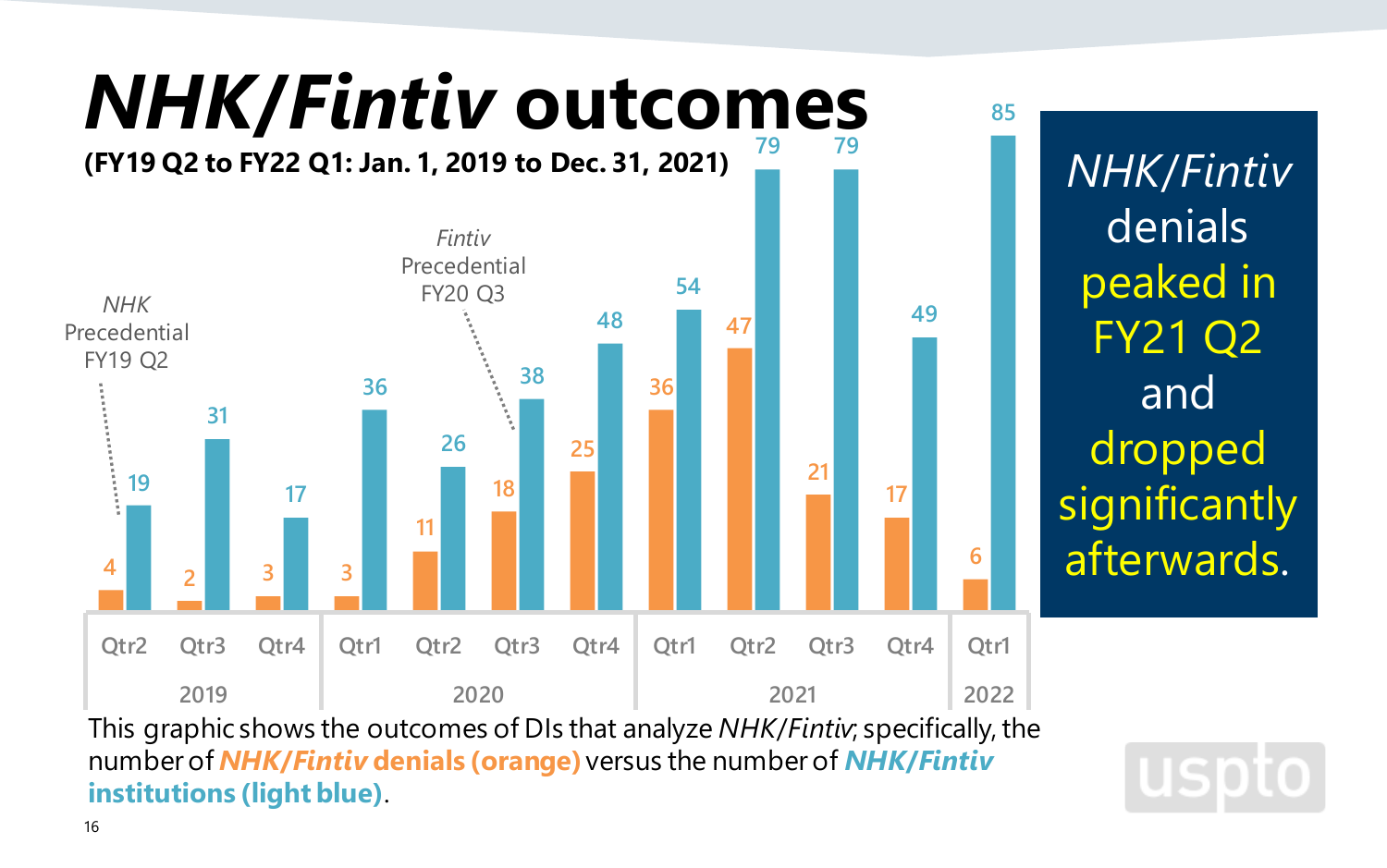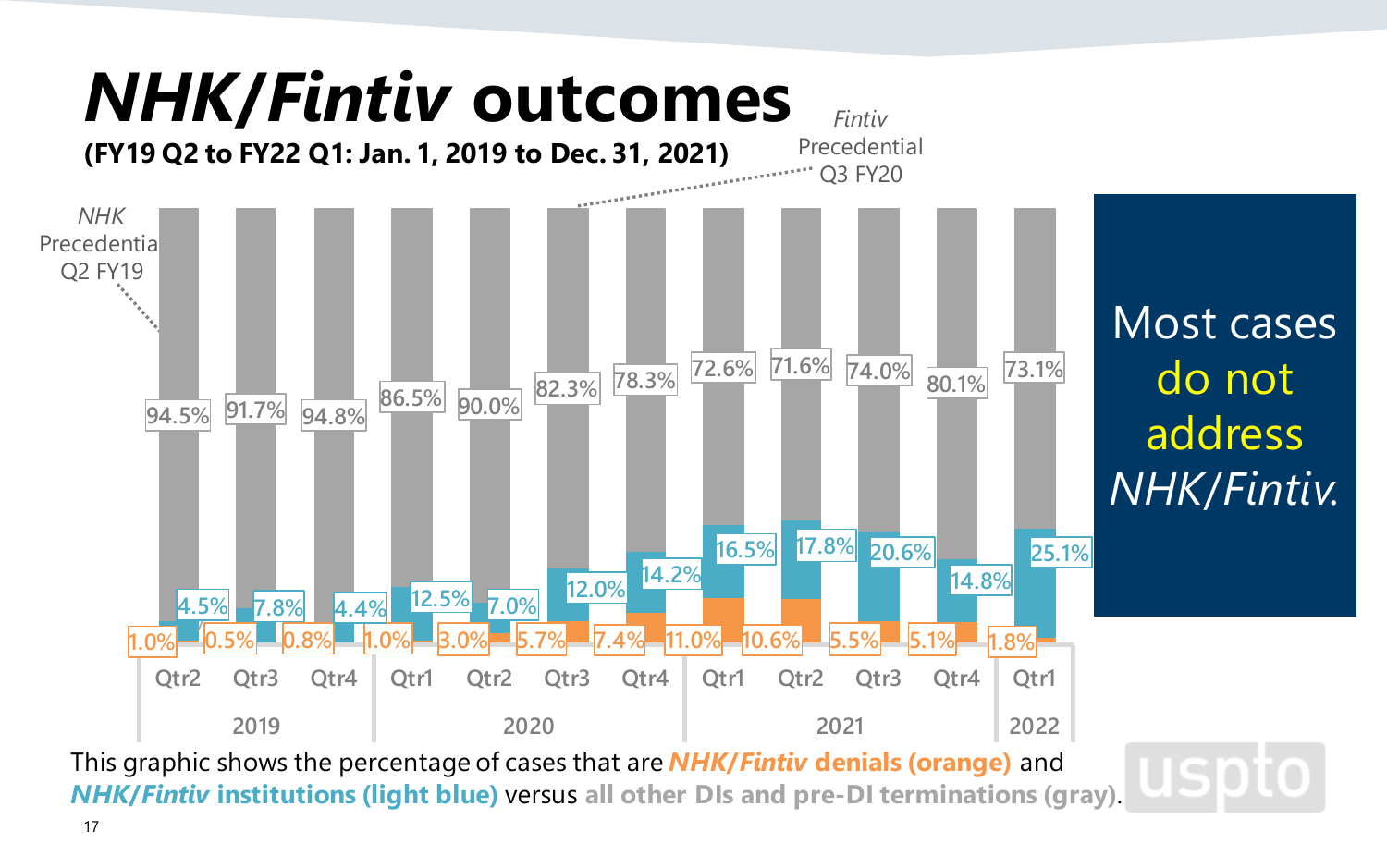### *NHK***/***Fintiv* **outcomes: definitions**

The following four graphics (slides 19–22) depict the number of cases in which *NHK*/*Fintiv* was raised and the outcomes of those cases in FY19, FY20, FY21, and FY22 respectively.

- **The dark gray arc** represents cases in which *NHK*/*Fintiv* was not raised (i.e., all cases in which Patent Owner did not raise *NHK*/*Fintiv* and PTAB did not analyze *NHK*/*Fintiv*).
	- If the DI noted, but did not substantively address, an *NHK/Fintiv* issue (e.g., in a denial on the merits), the DI did not analyze *NHK/Fintiv*.
- **The blue arc** represents cases in which *NHK*/*Fintiv* was raised.
	- **The light gray bar** (when present) represents cases in which the POPR argued *NHK*/*Fintiv* but the case terminated prior to PTAB issuing a DI.
	- **The purple bar** represents cases in which *NHK*/*Fintiv* was raised but PTAB did not address *NHK*/*Fintiv* in the DI because institution was denied for other reasons (e.g., a denial on the merits).
	- **The orange bar** represents DIs denying institution that identify *NHK*/*Fintiv* as at least one reason for denial.
	- **The light blue bar** represents DIs instituting trial that analyzed *NHK*/*Fintiv*.

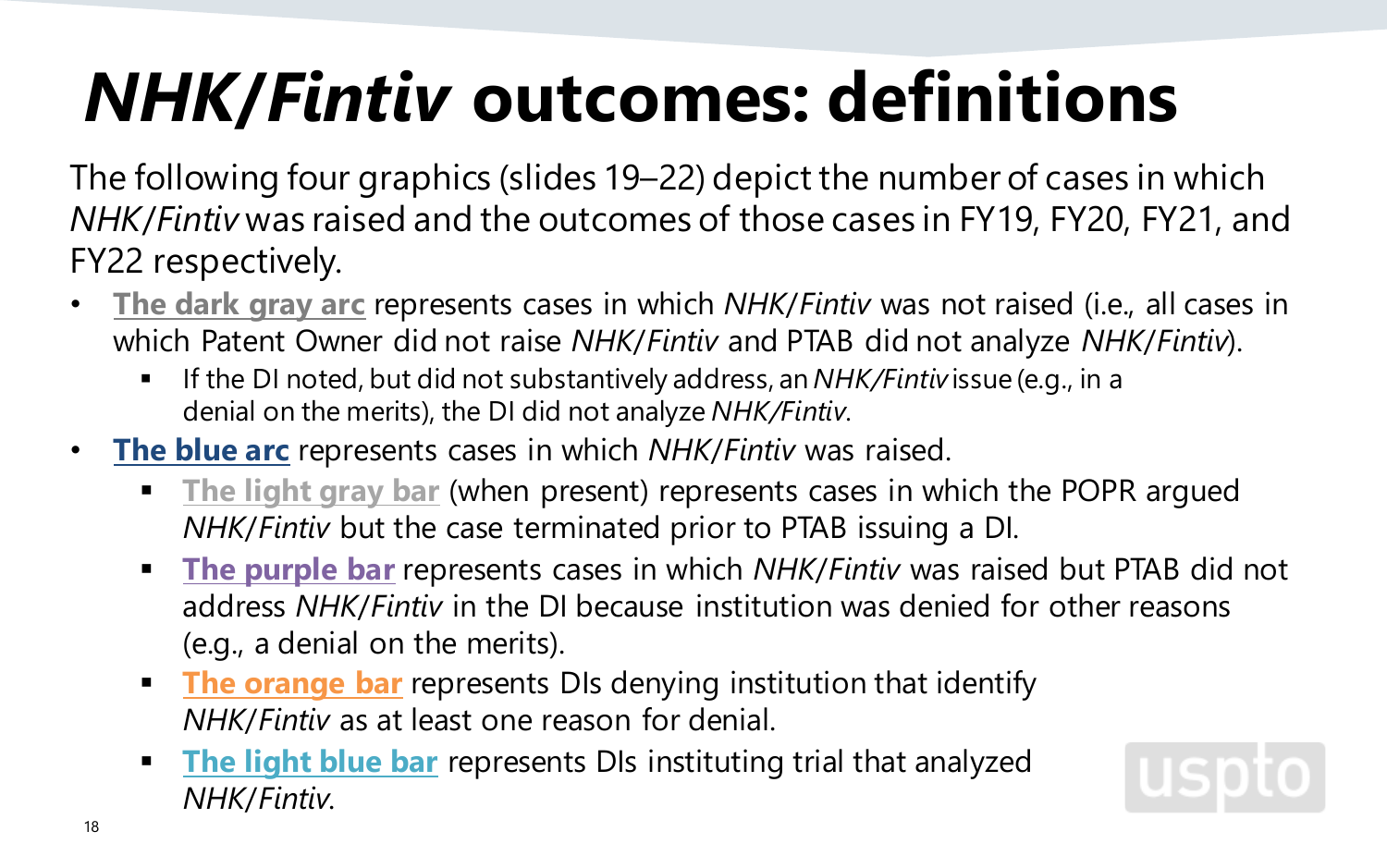#### *NHK***/***Fintiv* **outcomes for FY19**

**(FY19 Q2 to Q4: Jan. 1, 2019 to Sept. 30, 2019)**

19



DIs denying institution (at least in part) because of *NHK/Fintiv*: About **1%** of all outcomes in FY19 Q2 to Q4.

uspto

This graphic shows a donut chart representing all cases beside a bar chart showing the outcomes as a percentage of the cases in which *NHK*/*Fintiv*was raised. The data starts in Q2 FY19, the same fiscal quarter in which PTAB designated *NHK* precedential. As previously noted, this issue is generally referred to as *NHK*/*Fintiv* or *Fintiv*, even regarding cases decided before the *Fintiv* decision issued.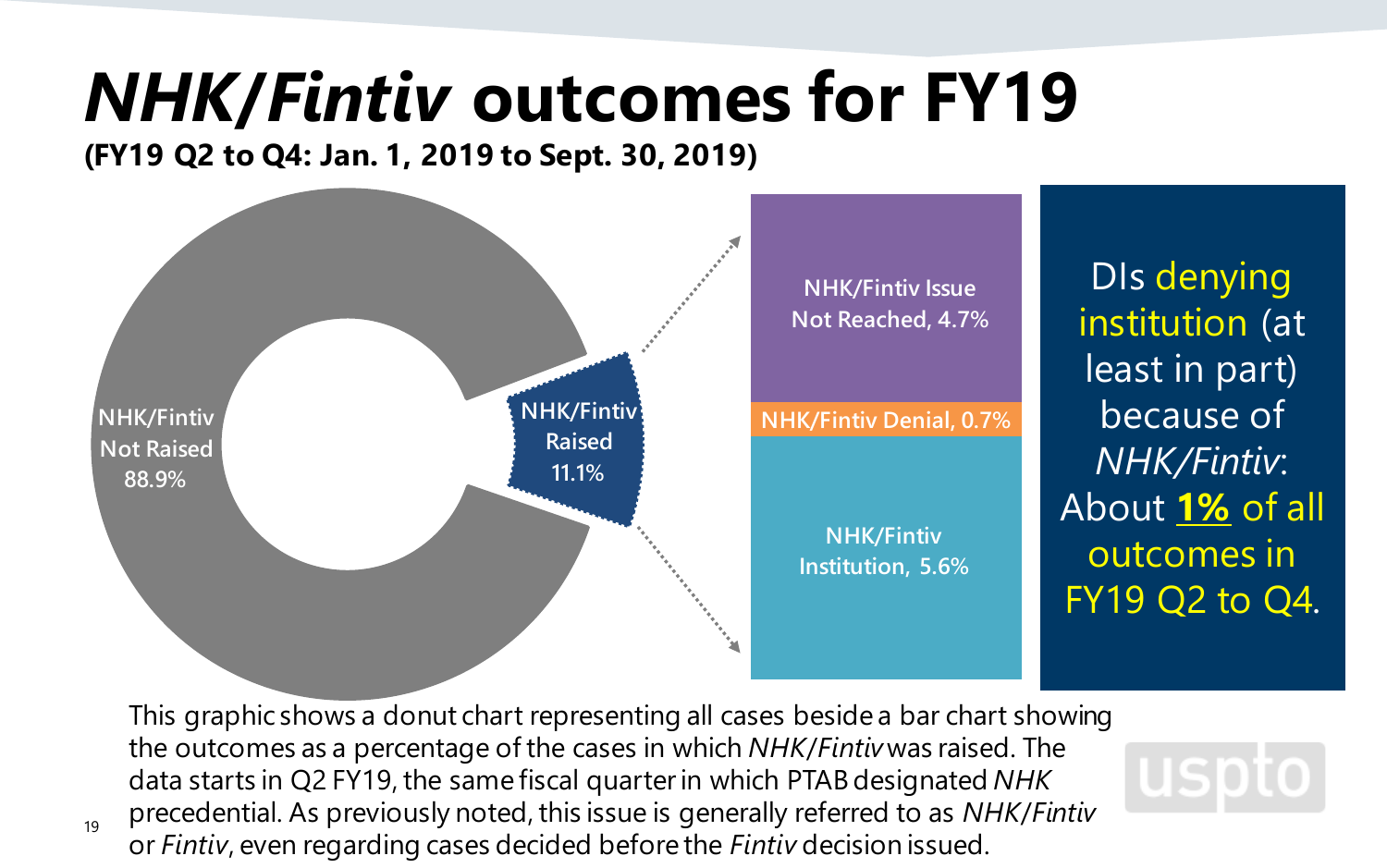#### *NHK***/***Fintiv* **outcomes for FY20**

**(FY20: Oct. 1, 2019 to Sept. 30, 2020)**



DIs denying institution (at least in part) because of *NHK/Fintiv*: About **4%** of all outcomes in FY20.

USDI

This graphic shows a donut chart representing all cases beside a bar chart showing the outcomes as a percentage of the cases in which *NHK*/*Fintiv*was raised in FY20.

20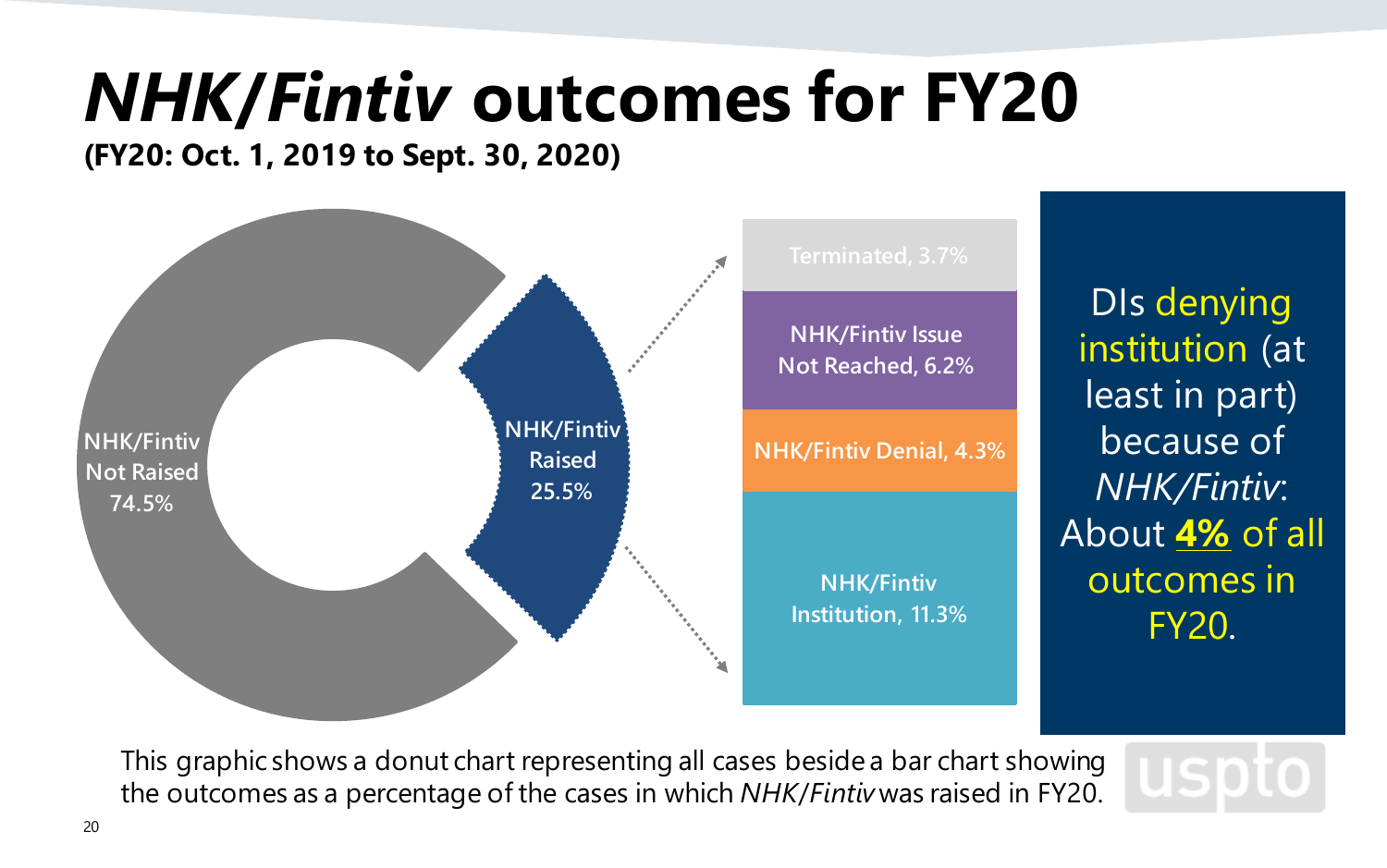#### *NHK***/***Fintiv* **outcomes for FY21**

**(FY21: Oct. 1, 2020 to Sept. 30, 2021)**



This graphic shows a donut chart representing all cases beside a bar chart showing the outcomes as a percentage of the cases in which *NHK*/*Fintiv*was raised in FY20.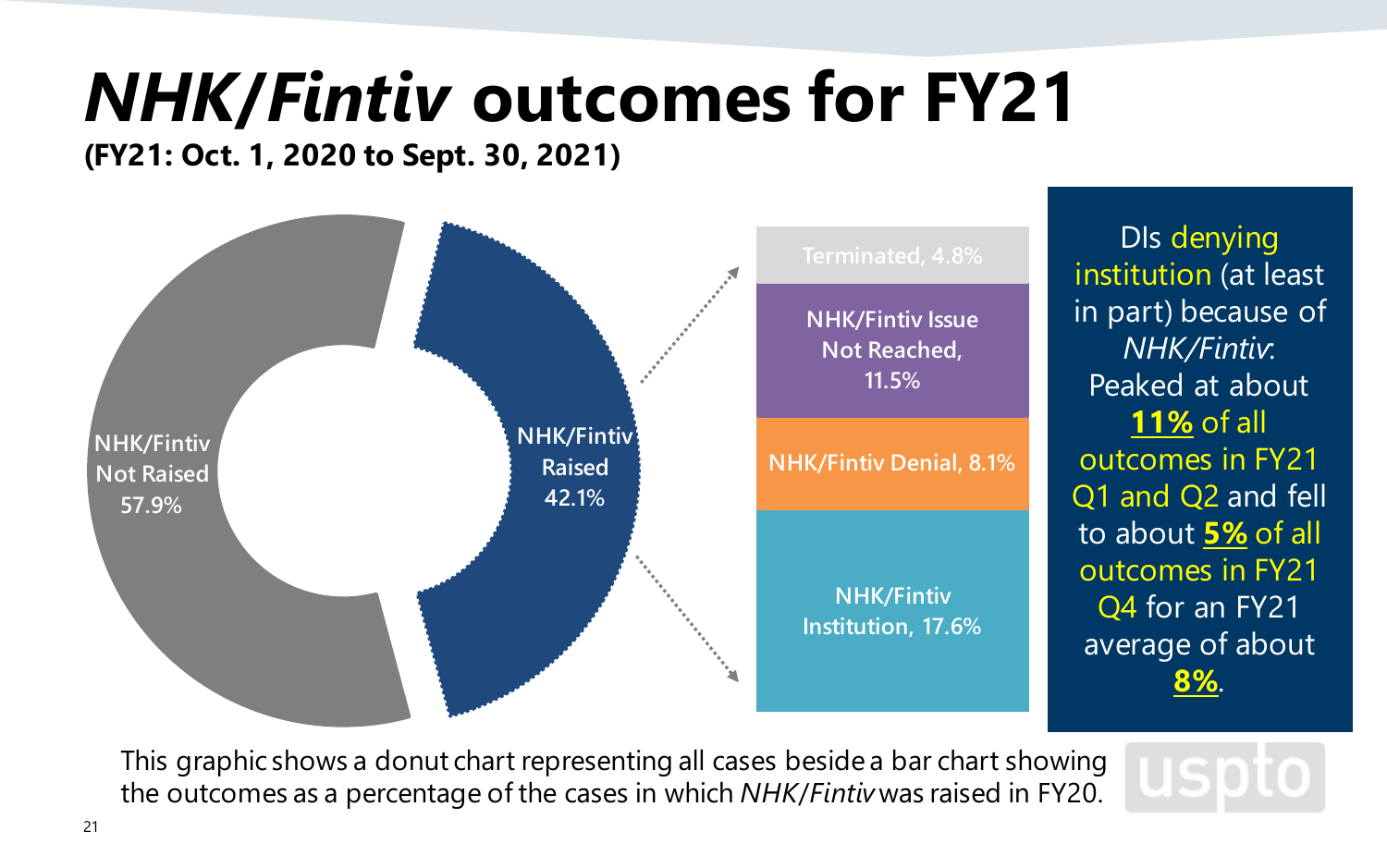#### *NHK***/***Fintiv* **outcomes for FY22 Q1**

**(FY22 Q1: Oct. 1, 2021 to Dec. 31, 2021)**

22



DIs denying institution (at least in part) because of *NHK/Fintiv*: About **2%** of all outcomes in FY22 Q1.

uspto

This graphic shows a donut chart representing all cases beside a bar chart showing the outcomes as a percentage of the cases in which *NHK*/*Fintiv*was raised in Q1 of FY22.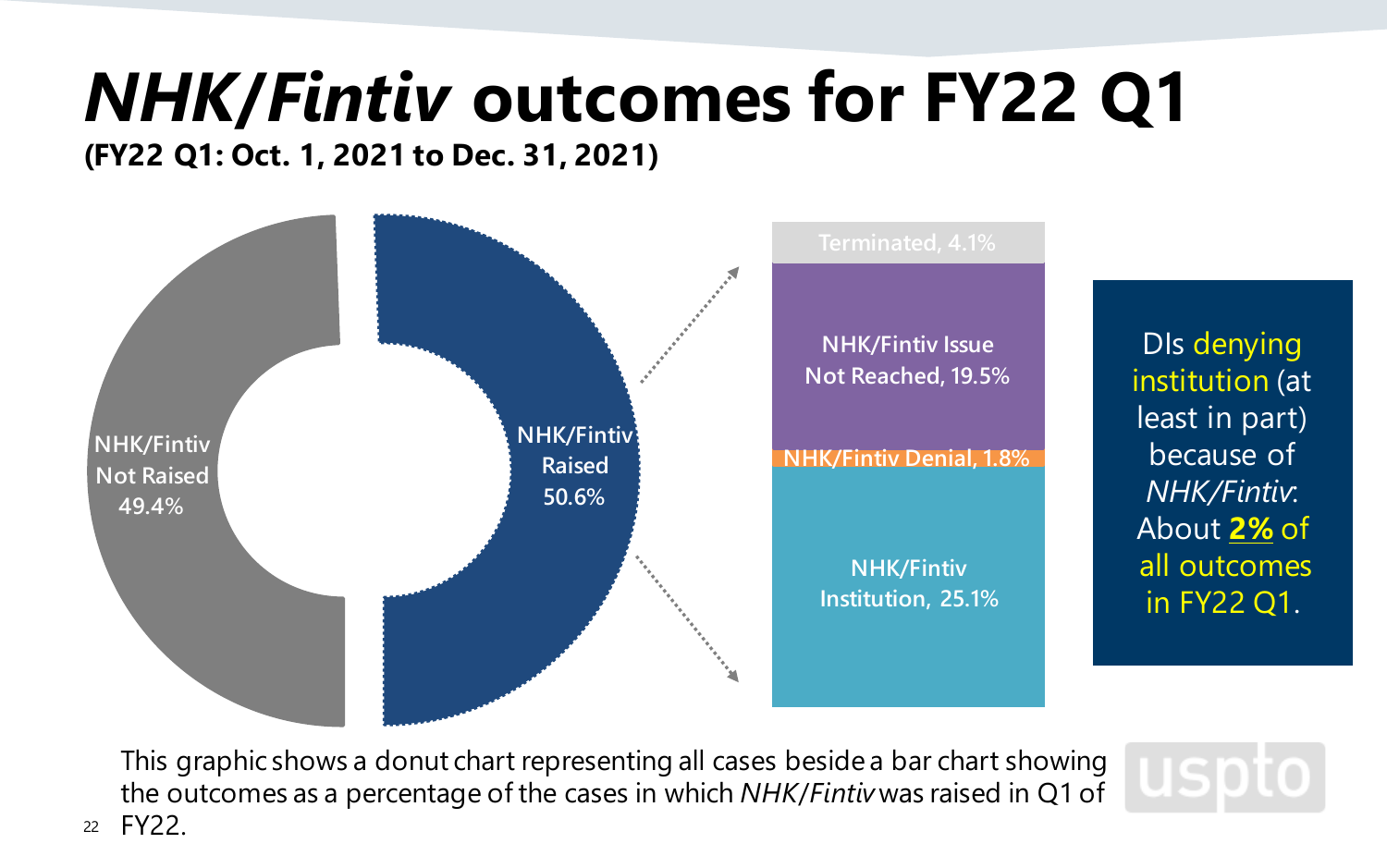#### *NHK***/***Fintiv* **outcomes: summary**

DIs denying institution (at least in part) because of *NHK*/*Fintiv:*

- Were about **1%** of all outcomes in FY19 Q2 to Q4.
- Were about **4%** of all outcomes in FY20.
- Peaked at about **11%** of all outcomes in a quarter in FY21 Q1 and Q2.
- Fell to about **2%** of all outcomes in a quarter by FY22 Q1. **USD**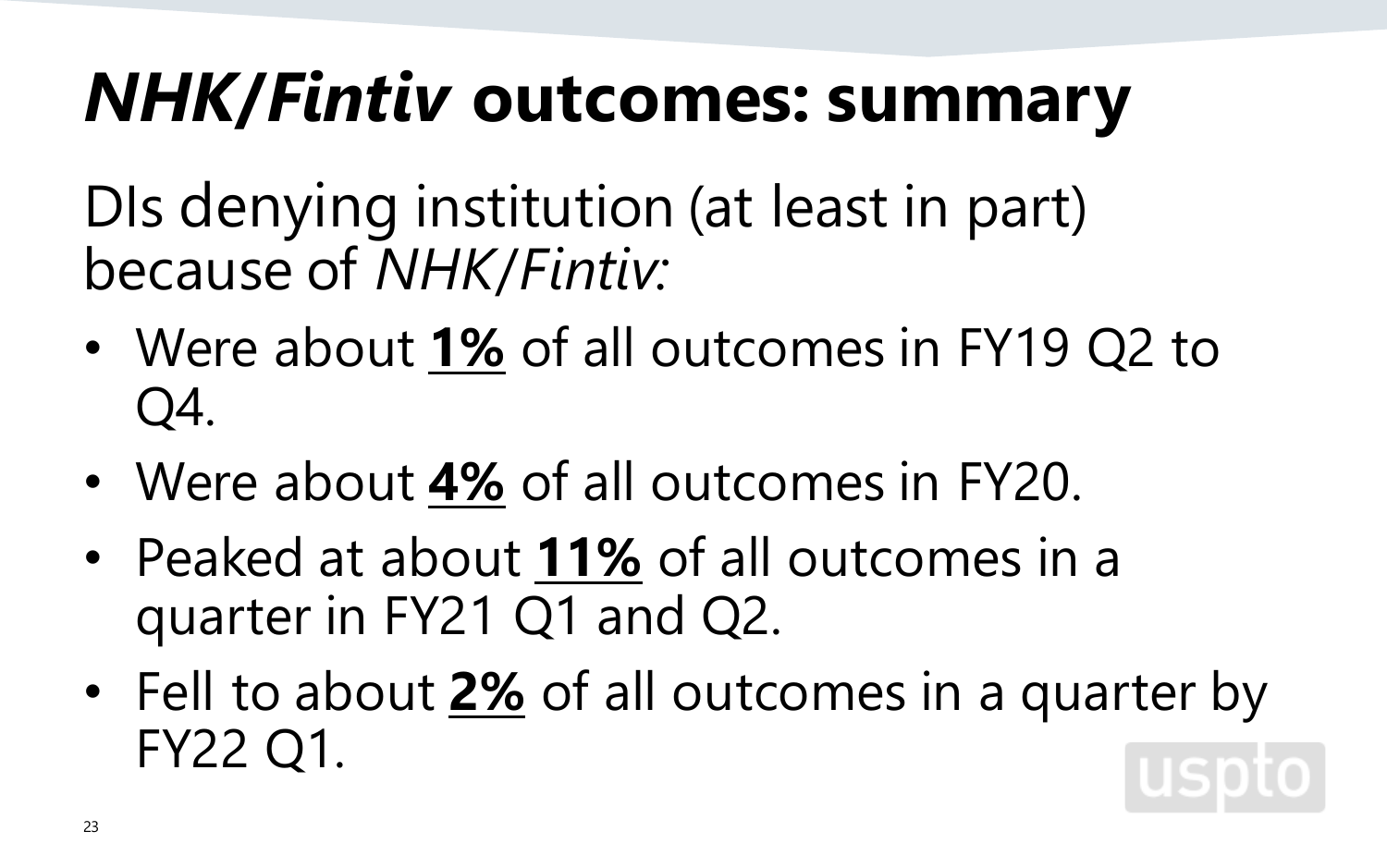#### *Fintiv* **outcomes in Orange Book-listed and biologic drug patent challenges**

Decisions on Institution for petitions challenging drug patents (May 5, 2020 - March 31, 2022)



PTAB has denied only three total AIA petitions, challenging two drug patents under *Fintiv.*

USDIO

**3 drug-patent petitions** (1 petition challenging an Orange Book-listed patent and 2 petitions challenging a single biologic patent) **were denied based on** *Fintiv.* This includes two biologic drug patent petitions initially denied based on *Fintiv* but later instituted on

24 rehearing.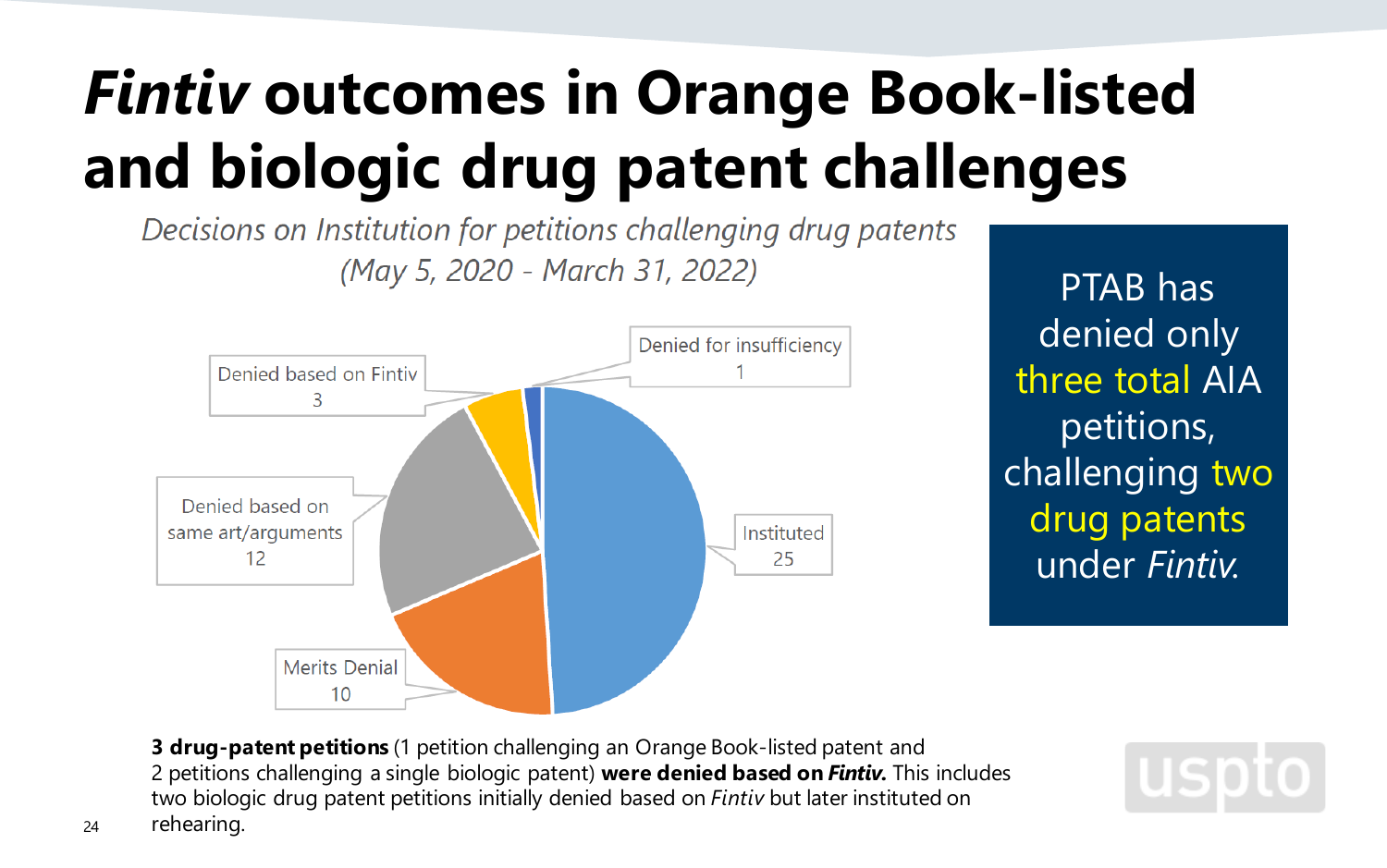#### **Stipulations in an** *NHK***/***Fintiv* **analysis**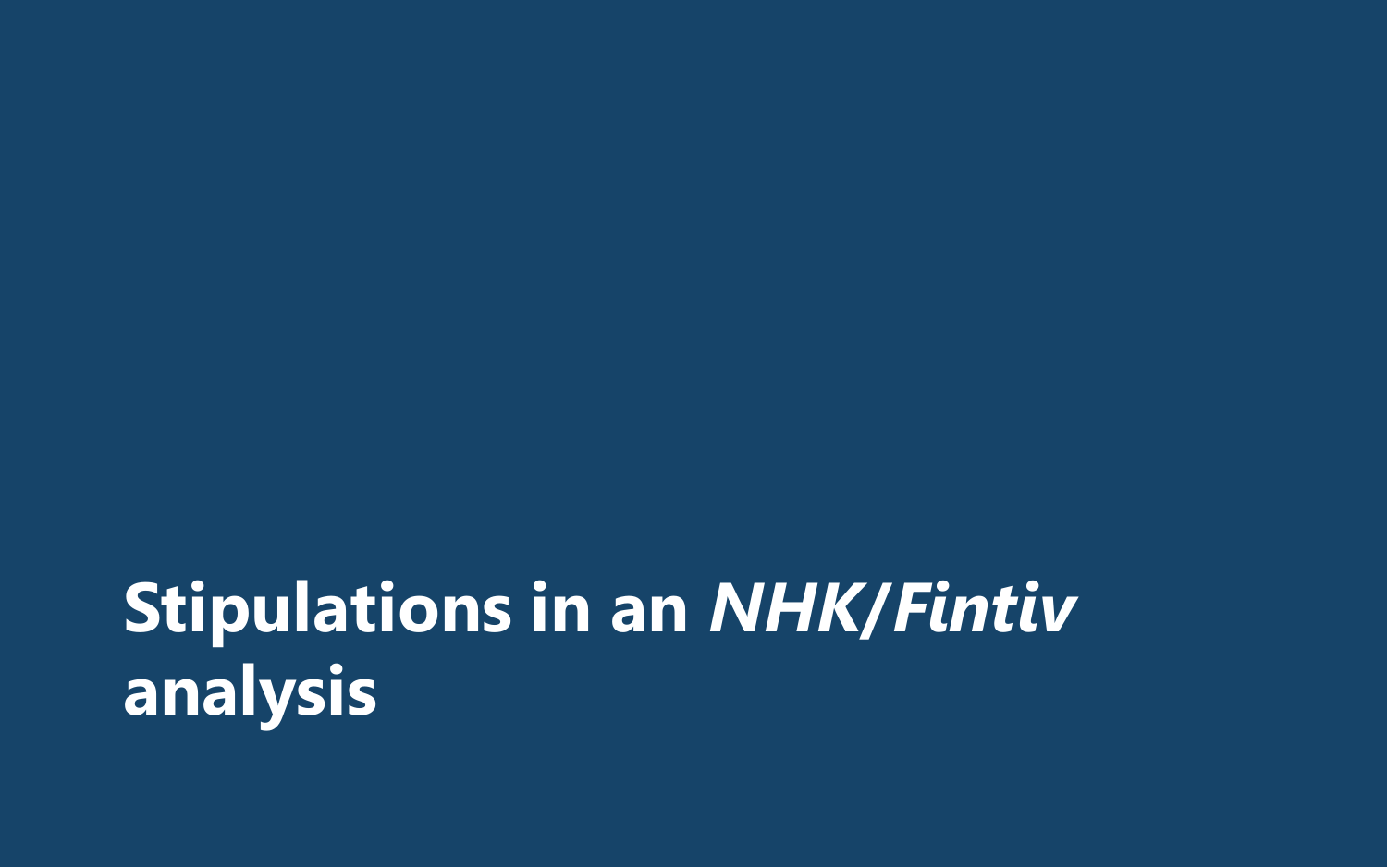### *NHK***/***Fintiv* **stipulations**

- The following two graphics were created by reviewing each indicated FY19 through FY22 DI that analyzed *NHK*/*Fintiv* and determining whether that analysis noted that petitioner filed a stipulation.
- The first graphic (slide 27) depicts the percentage of DIs resulting in institutions and denials of all DIs analyzing *NHK*/*Fintiv* and noting a stipulation.
- The second graphic (slide 28) depicts the total number of institutions and denials in DIs analyzing *NHK*/*Fintiv* and noting a stipulation.

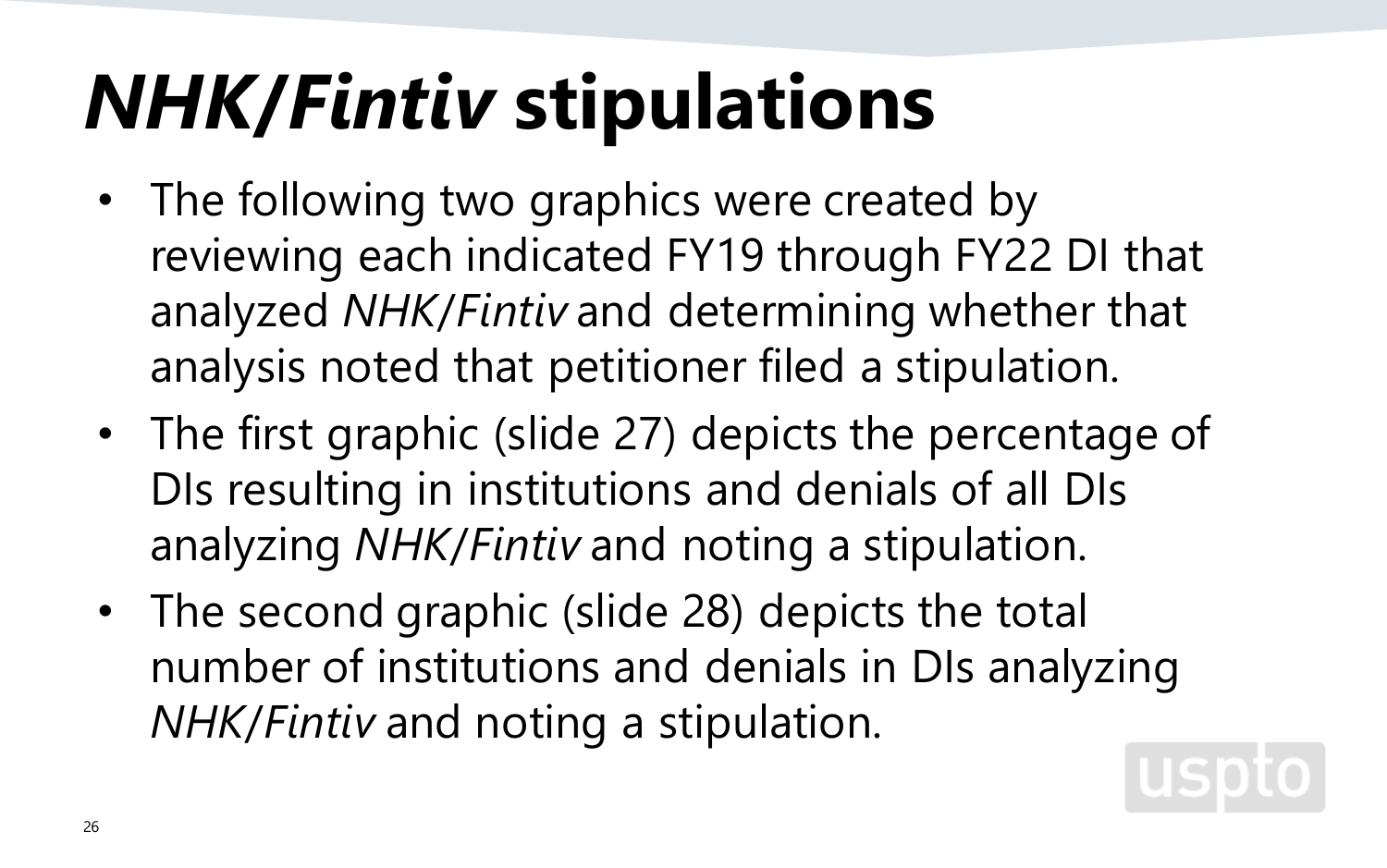

27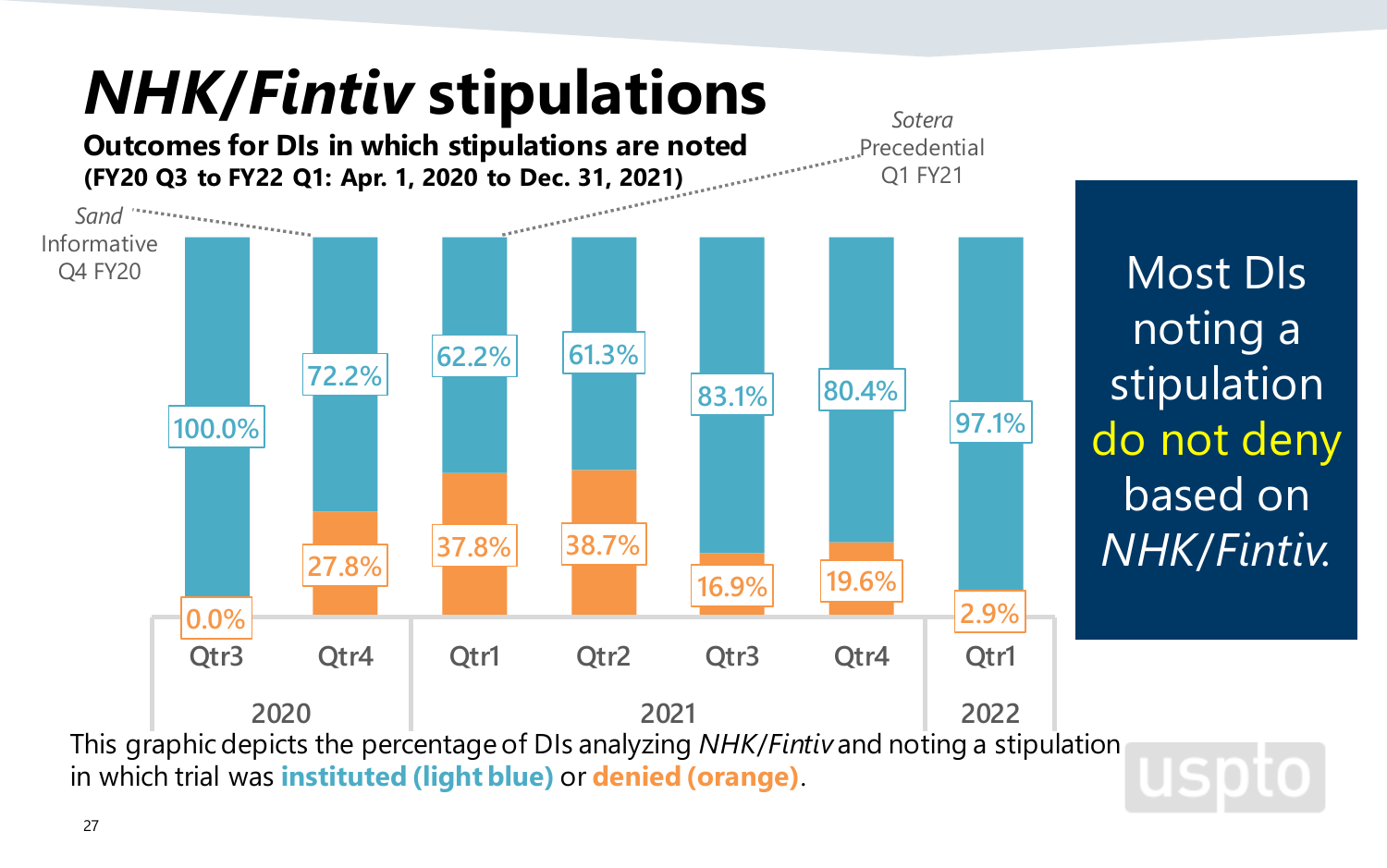#### *NHK***/***Fintiv* **stipulations:**

**Outcomes for DIs in which stipulations are noted (FY20 Q3 to FY22 Q1: Apr. 1, 2020 to Dec. 31, 2021)**



After *Sotera*, stipulation filings increased; by Q3 of FY21, DIs noting a stipulation did not frequently deny institution based on *NHK*/*Fintiv*.

**66**

This graphic depicts the number of DIs analyzing *NHK*/*Fintiv* and noting a stipulation in which trial was **instituted (light blue)** or **denied (orange)**.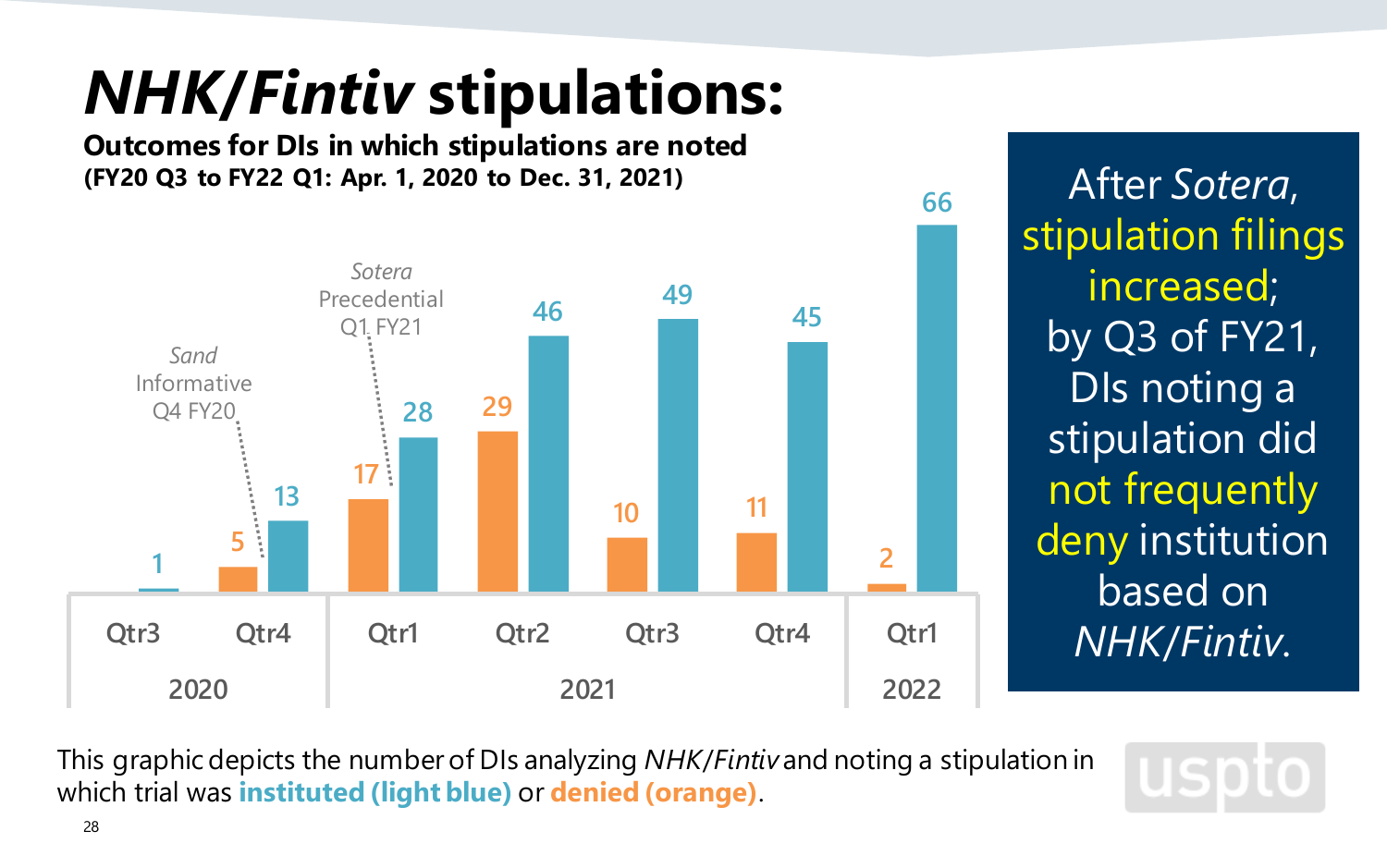### *NHK***/***Fintiv* **stipulations: summary**

- After *Sand* was designated informative in FY20 Q4: • The number of stipulations filed increased.
- After *Sotera* was designated precedential in FY21 Q1:
	- The number of stipulations filed increased further.
	- DIs analyzing *NHK/Fintiv* and noting a stipulation frequently resulted in avoiding an *NHK*/*Fintiv* denial.

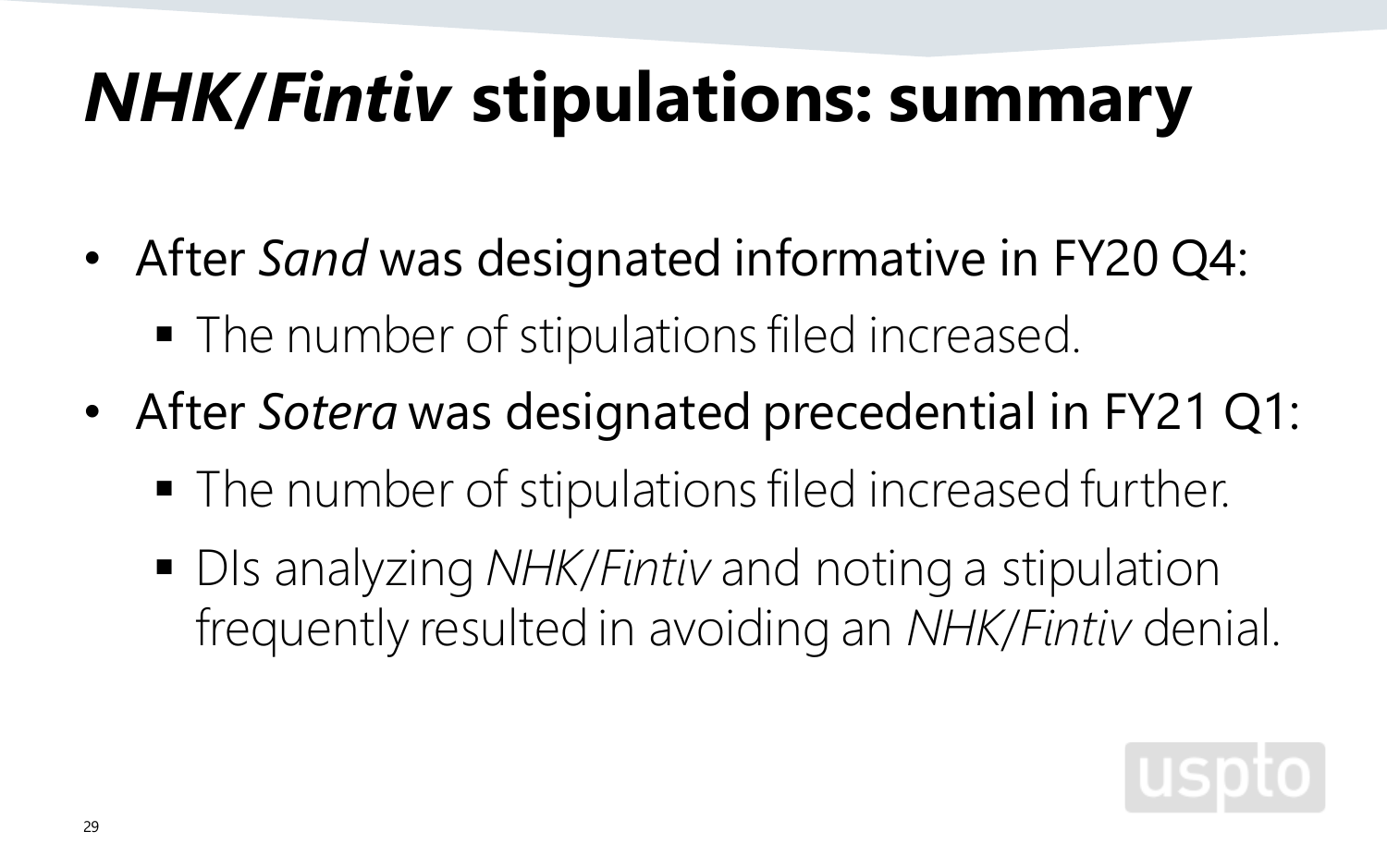#### *NHK***/***Fintiv* **parallel litigation venues**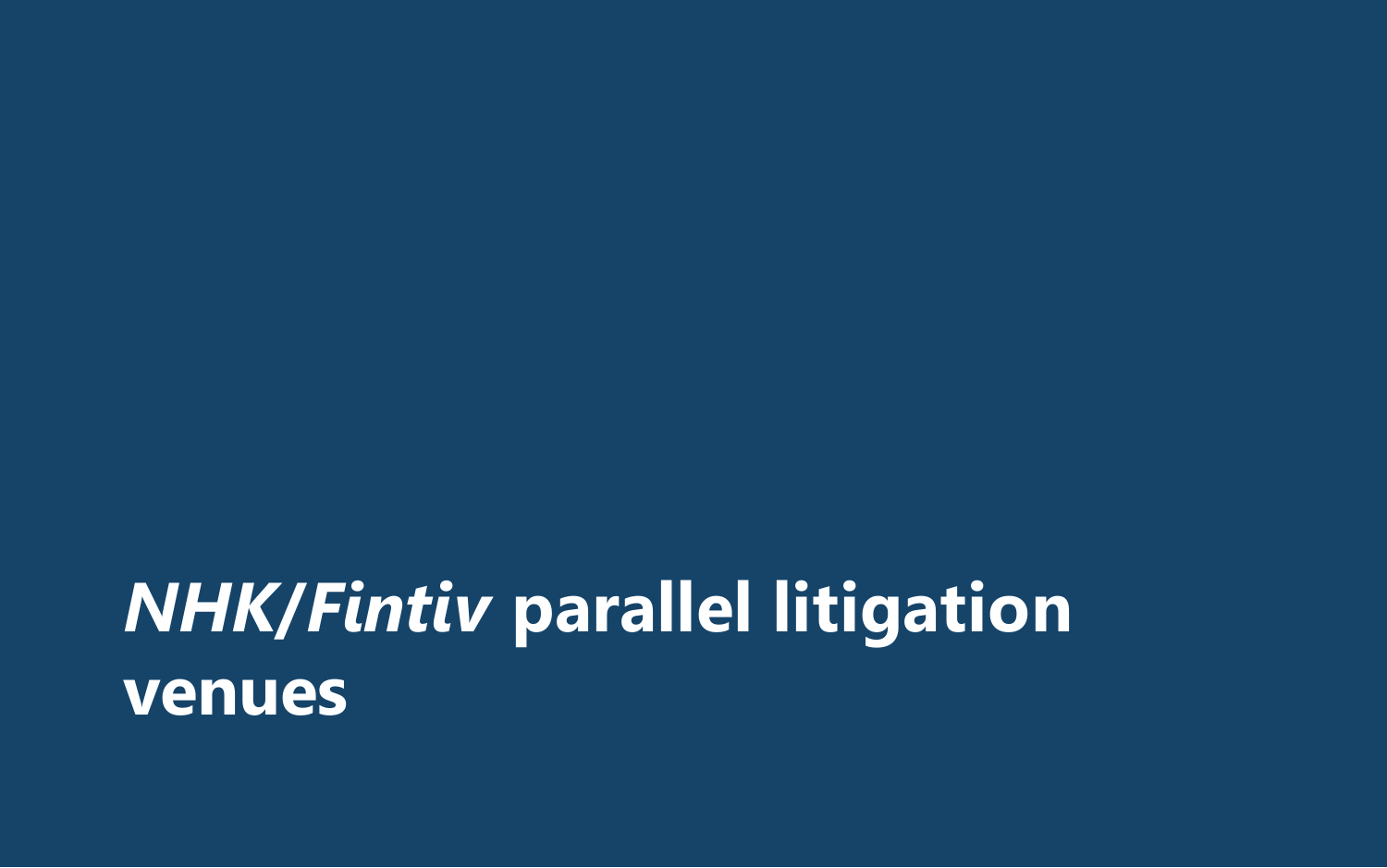### *NHK***/***Fintiv* **parallel litigation venues**

The following graphics (slides 32 and 33) were created by reviewing each indicated FY19 through FY22 DI that analyzed *NHK*/*Fintiv* and identifying a parallel litigation venue in the *NHK*/*Fintiv* analysis. The graphics show the number of all DIs analyzing *NHK*/*Fintiv* per fiscal year in which each of the following venues were identified:

• United States District Court for the **Western District of Texas**:

**26.0%** of DIs analyzing *NHK*/*Fintiv*

• United States District Court for the **Eastern District of Texas**:

**21.6%** of DIs analyzing *NHK*/*Fintiv*

• United States District Court for the **District of Delaware**:

**16.8%** of DIs analyzing *NHK*/*Fintiv*

• **All Other Venues**: includes remaining district courts and the International Trade Commission (ITC). No one "other venue" accounted for more than 7.7% of DIs analyzing *NHK*/*Fintiv*.

**35.6%** of DIs analyzing *NHK*/*Fintiv*

Note: If a DI analyzed parallel litigations in more than one venue, the venue most central to the analysis in the DI was chosen.

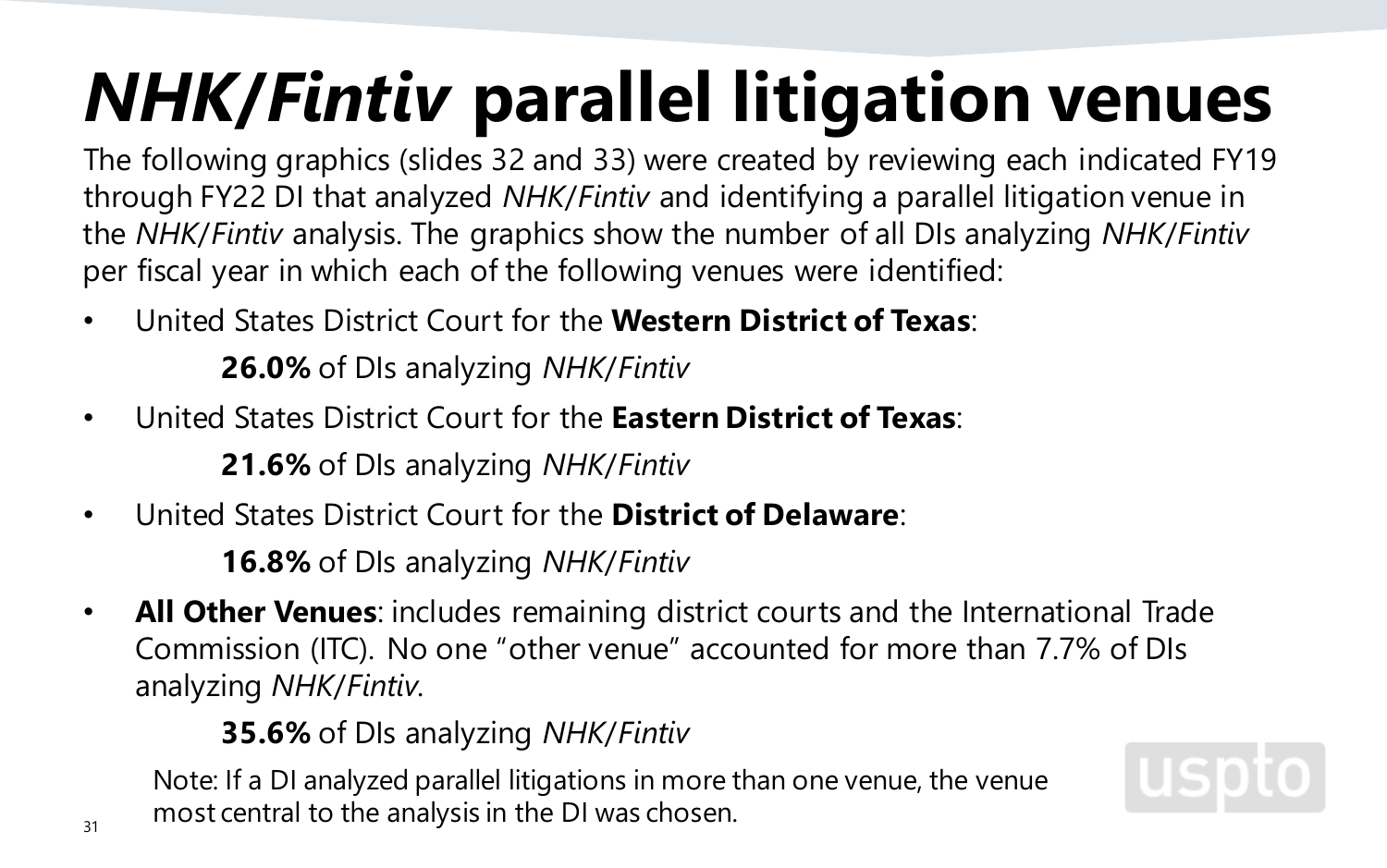#### *NHK***/***Fintiv* **parallel litigation venues (FY19 Q2 to FY22 Q1: Jan. 1, 2019 to Dec. 31, 2021)**



This graphic depicts the number of DIs analyzing *NHK*/*Fintiv* involving the **Eastern District of Texas (left)** and the **Western District of Texas (right)**, in which trial was **instituted (light blue)** or **denied (orange)**.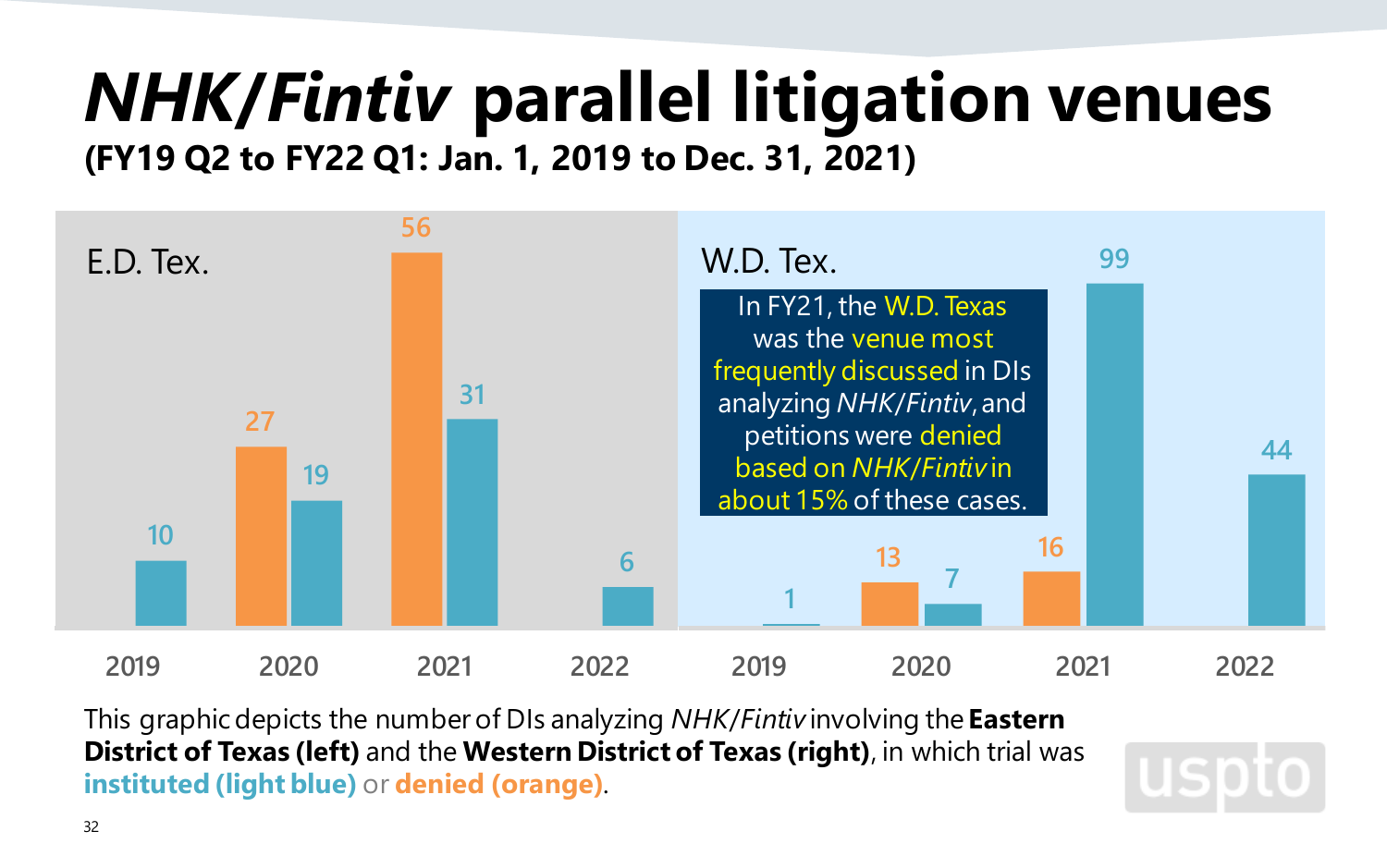#### *NHK***/***Fintiv* **parallel litigation venues (FY19 Q2 to FY22 Q1: Jan. 1, 2019 to Dec. 31, 2021)**



This graphic depicts the number of DIs analyzing *NHK*/*Fintiv* involving the **District of Delaware (left)** and **all other venues (right)**, in which trial was **instituted (light blue)** or **denied (orange)**.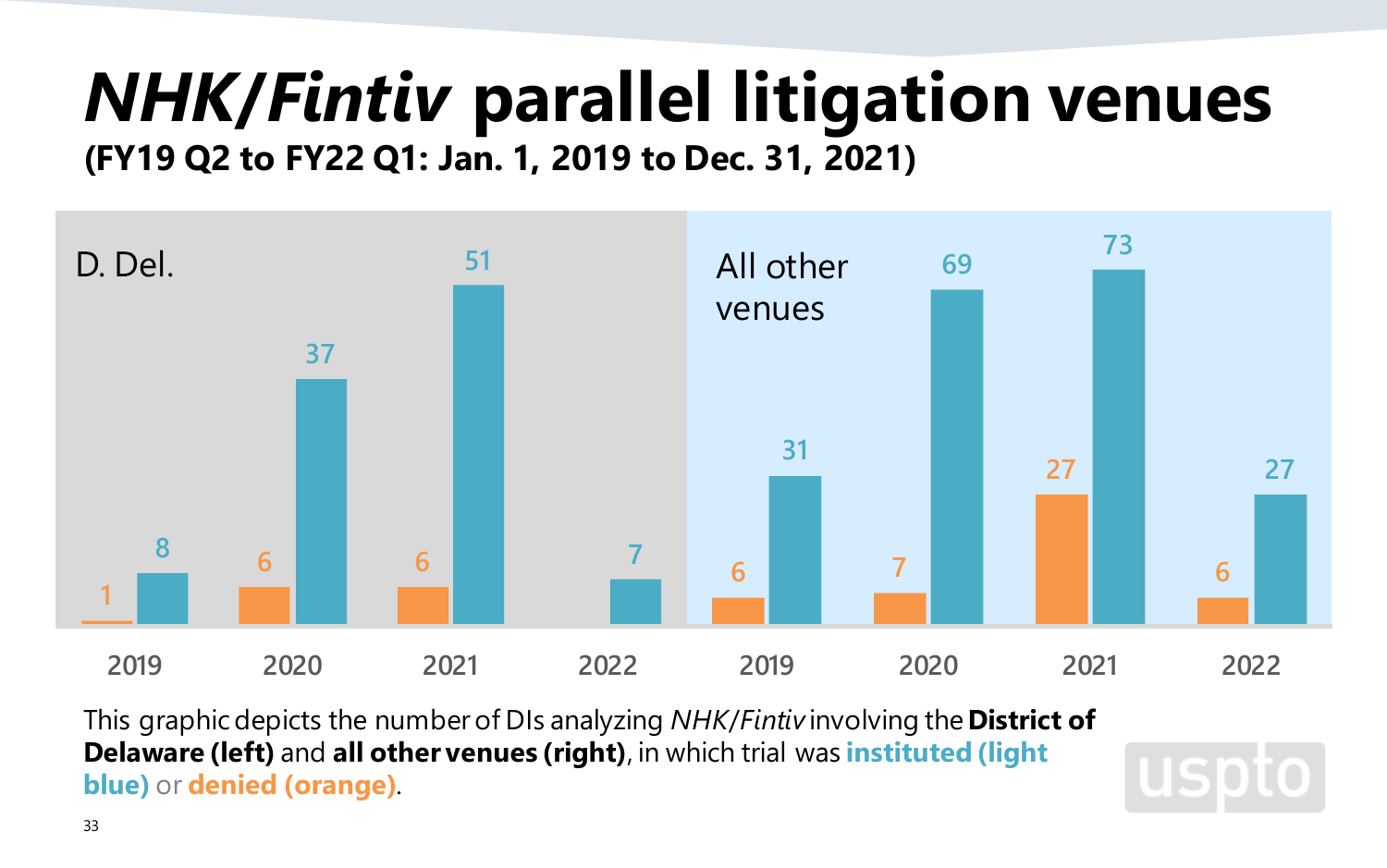#### *NHK***/***Fintiv* **parallel litigation venues: summary**

- In about 60% of *NHK*/*Fintiv* analyses in the studied quarters for FY19 to FY22, in which a parallel litigation venue was identified, the identified district court was one of the Western District of Texas, the Eastern District of Texas, and the District of Delaware.
- In FY21, the Western District of Texas was the venue identified as the most frequently discussed in DIs analyzing *NHK*/*Fintiv*.
- The Eastern District of Texas is the venue with the most *NHK*/*Fintiv* denials.

34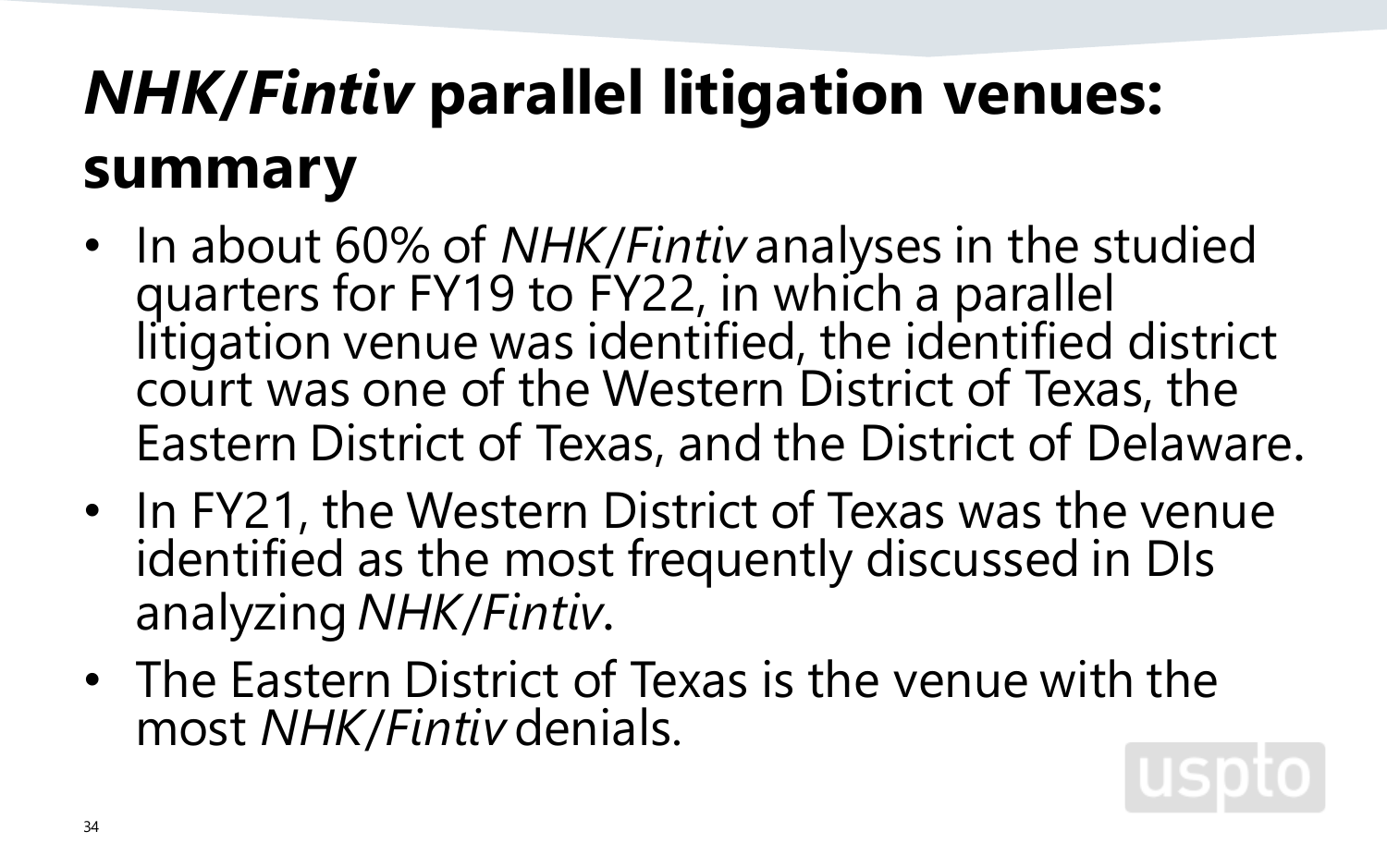### **Questions / comments?**

Questions and comments may be submitted to [PTABStatisticsQuestions@uspto.gov](mailto:PTABStatisticsQuestions@uspto.gov)

A separate appendix is posted with this presentation and contains information on methodology.

Find this presentation and more PTAB statistics at: [www.uspto.gov/patents/ptab/statistics](http://www.uspto.gov/patents/ptab/statistics)